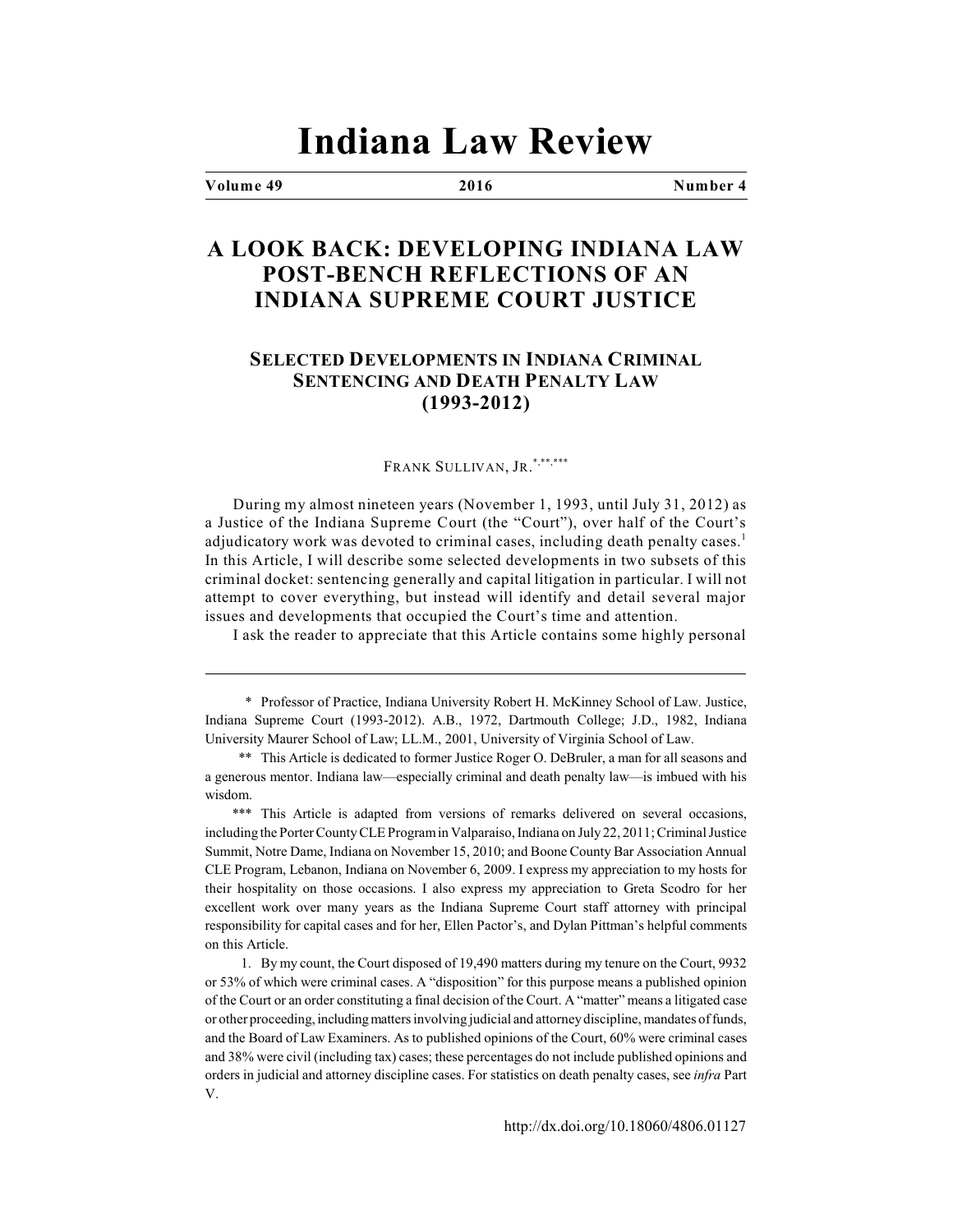reflections. It is not an argument but neither is it entirely objective.

#### I. RIGHT TO TRIAL BY JURY

One major development in criminal law during my tenure on the Court occurred at the intersection of sentencing and the right to trial by jury.

A good place to start the discussion is a 1986 U.S. Supreme Court (the "Supreme Court") decision, *McMillan v. Pennsylvania*.<sup>2</sup> Dynel McMillan shot a man in an argument over a debt and was convicted by a jury of aggravated assault.<sup>3</sup> Pennsylvania law provided a mandatory minimum sentence of five years if the sentencing judge found the defendant "visibly possessed a firearm" during the commission of the assault.<sup>4</sup> McMillan challenged the constitutionality of the statute on several grounds, including it denied him his Sixth Amendment right to a trial by jury.<sup>5</sup> The Supreme Court rejected this claim, holding Pennsylvania could properly treat "visible possession of a firearm" as a sentencing consideration rather than an element of a particular offense that must be proved to a jury.<sup>6</sup> "[T]here is no Sixth Amendment right to jury sentencing," the Supreme Court said, "even where the sentence turns on specific findings of fact."<sup>7</sup>

This was the state of the law when I was appointed to the Court seven years later. But change came in a 2000 decision, *Apprendi v. New Jersey*,<sup>8</sup> where an enhancement to the defendant's sentence was held unconstitutional because it was based on a fact the jury had not found beyond a reasonable doubt. The Supreme Court explicitly rejected the ground on which it had held the practice in *McMillan* to have been permissible. Rather, the Supreme Court held, "[o]ther than the fact of a prior conviction, any fact that increases the penalty for a crime beyond the prescribed statutory maximum must be submitted to a jury, and proved beyond a reasonable doubt." 9

That was a dramatic pronouncement. Could the Supreme Court really have meant the Sixth Amendment precludes a judge from making any determination that exposes a defendant to a greater punishment than that authorized by the jury's verdict? Was a judge forbidden, for example, from increasing a sentence based on an aggravating circumstance?

The answer was "yes" and it came in a 2004 decision, *Blakely v. Washington*.<sup>10</sup> Ralph Blakely challenged his sentence as contrary to *Apprendi* and

- 8. 530 U.S. 466 (2000).
- 9. *Id.* at 490.

10. 542 U.S. 296 (2004). Ralph Blakely pled guilty to kidnaping his estranged wife. *Id.* at 298. "The facts admitted in his plea, standing alone, supported a maximum sentence of 53 months," but the court imposed a ninety–month sentence after finding Blakely had acted with deliberate cruelty, a statutorily enumerated ground for departing from the standard range. *Id.* 

<sup>2.</sup> 477 U.S. 79 (1986).

<sup>3.</sup> *Id.* at 82.

<sup>4.</sup> *Id.* at 81-83.

<sup>5.</sup> *Id.* at 83.

<sup>6.</sup> *Id.* at 91.

<sup>7.</sup> *Id.* at 93.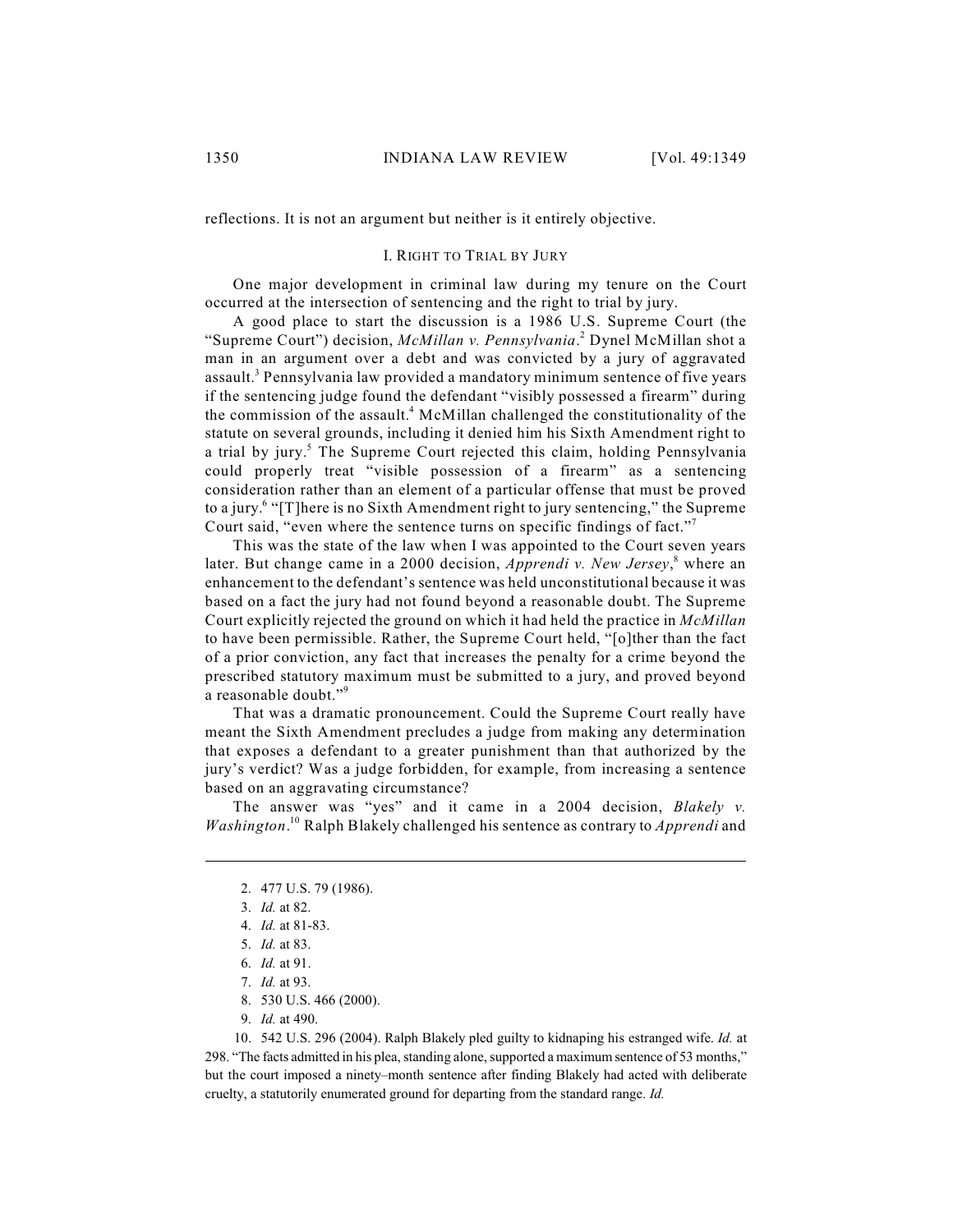the Supreme Court agreed.<sup>11</sup> Regardless of "whether the judge's authority to impose an enhanced sentence depends on a judge's finding a specified fact (as in *Apprendi)*, one of several specified facts . . . or *any* aggravating fact (as here), it remains the case that the jury's verdict alone does not authorize the sentence," the Supreme Court said.<sup>12</sup> "Our commitment to *Apprendi* in this context reflects not just respect for longstanding precedent, but the need to give intelligible content to the right of jury trial." $13$ 

Now there is great irony in that last quotation where the Supreme Court professed its adherence to precedent—*Apprendi*—which was only four years old and which itself reversed precedent (*McMillan*) that was at least fourteen-yearsold. Nevertheless, *Blakely* directly implicated the constitutionality of Indiana's system of sentencing. That was because Indiana's sentencing statute established a "fixed" or "presumptive" term for each crime which a judge could increase if the judge found one or more "aggravating circumstances" existed.<sup>14</sup> The key point to understand here is the defendant's sentence was "fixed" at the presumptive length; the judge could increase the sentence above the presumptive term only if the judge made an additional finding of the existence of one or more "aggravating circumstances."

The Court confronted the question of whether Indiana's sentencing scheme violated *Apprendi* and *Blakely* in its 2005 decision, *Smylie v. State*. *Smylie* is a 15 very important case warranting careful attention.

Adolphe Smylie pled guilty to two counts of Class D felony child solicitation and

At the sentencing hearing, the trial court judge found four aggravating circumstances: 1) Smylie's pattern of criminal activity, 2) his position of trust with the victim, 3) the effect of the crime on the victim, and 4) the imposition of a reduced or suspended sentence would depreciate the seriousness of the crime.<sup>16</sup> The court found two mitigating circumstances: 1) Smylie had no criminal history and 2) he was likely to respond to probation or short-term imprisonment.<sup>17</sup>

The trial court then sentenced him to two-year terms—to be served consecutively—on each of the counts, with six months suspended, for total executed time of three and one-half years, six months above the standard fixed term.<sup>18</sup> The aggravating factors used to enhance the sentence were not submitted

<sup>11.</sup> *Id.*

<sup>12.</sup> *Id.* at 305.

<sup>13.</sup> *Id.*

<sup>14.</sup> *See* IND.CODE §§ 35-35-3-1, 35-38-1-7.1, 35-50-2-3 to -07 (2004). These statutes were in effect prior to 2005.

<sup>15.</sup> 823 N.E.2d 679 (Ind.), *cert. denied*, 546 U.S. 976 (2005).

<sup>16.</sup> *Id.* at 682.

<sup>17.</sup> *Id.*

<sup>18.</sup> *Id.*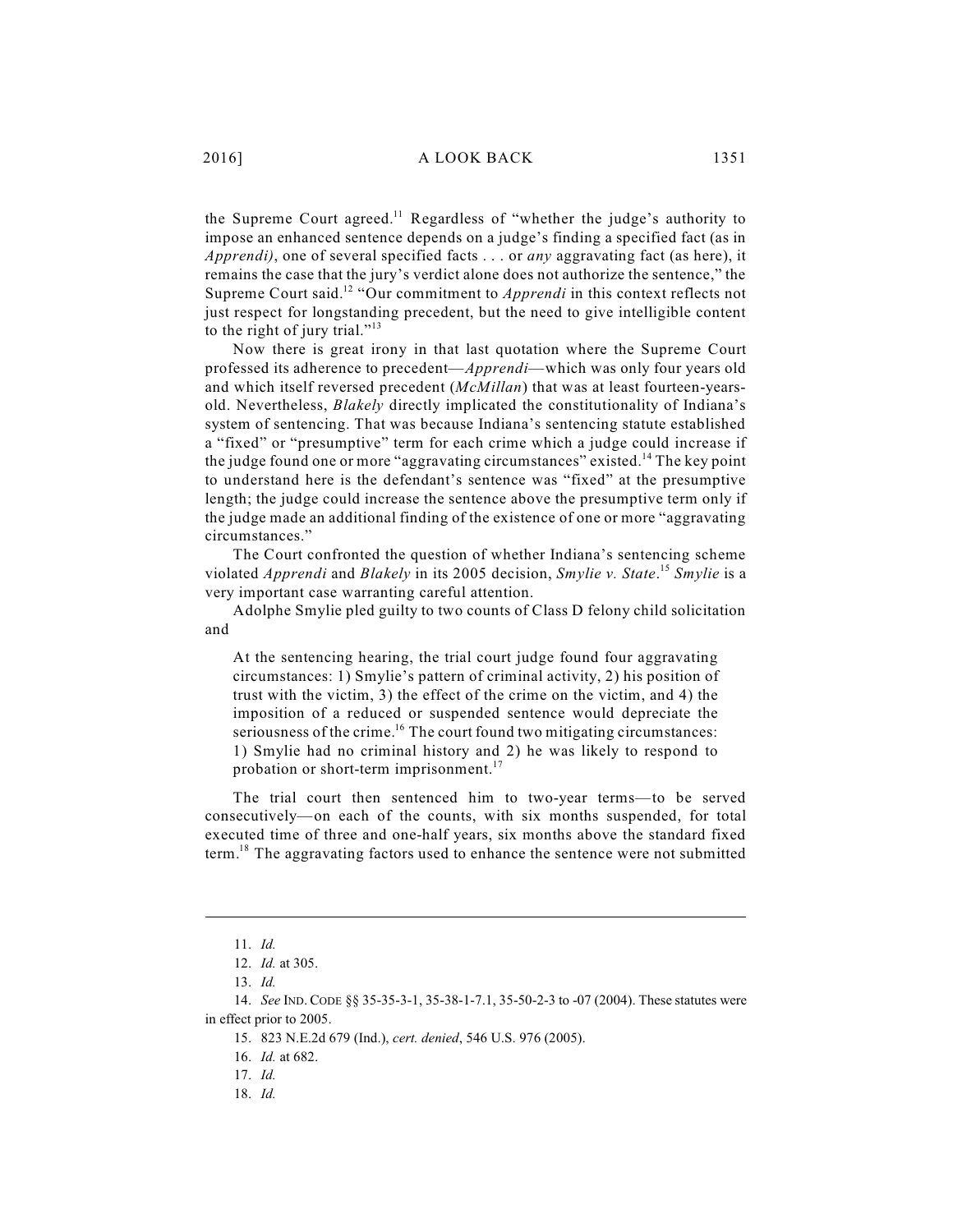to the jury or admitted by Smylie.<sup>19</sup> This raised the *Apprendi-Blakely* issue.

The Court, in a decision written by Chief Justice Randall T. Shepard, began by examining the sentencing scheme in the State of Washington found unconstitutional in *Blakely*.<sup>20</sup> In *Blakely*, Washington's sentencing procedure was held to violate the Sixth Amendment to the extent it allowed a judge to increase the sentence above the "statutory maximum."<sup>21</sup> Indiana's sentencing procedure, by contrast, provided a "fixed term" presumptive sentence for each class of felonies and also created upper and lower boundaries for each felony sentence.<sup>22</sup> And in deciding whether to depart from the presumptive sentence, the trial judge was required to consider seven enumerated factors and could also consider several other aggravating and mitigating factors.<sup>23</sup>

For the Court, Indiana's "fixed term" was the functional equivalent of Washington's "standard sentencing range," as

[b]oth established a mandatory starting point for sentencing criminals based on the elements of proof necessary to prove a particular offense and the sentencing class into which the offense [fell]. The trial court judge then [was required to] engage in judicial fact-finding during sentencing if a sentence greater than the presumptive fixed term [was] to be imposed.<sup>24</sup>

This was the type of judicial fact-finding, the Court concluded, that concerned the Supreme Court in *Blakely*.<sup>25</sup> "When a judge inflicts punishment that the jury's verdict alone does not allow," *Blakely* said, "the jury has not found all the facts 'which the law makes essential to the punishment.<sup>'"26</sup> This led Chief Justice Shepard to conclude that "we see little daylight between the *Blakely* holding and the Indiana system."<sup>27</sup>

That said, the State of Indiana made a respectable argument in favor of the constitutionality of its sentencing procedures. In preparing this Article, I went back and watched the oral argument from November 10, 2004, $^{28}$  and remembered

- 26. *Id.* (quoting Blakely v. Washington, 542 U.S. 296, 304 (2004)).
- 27. *Id.* at 684.

28. Oral Argument, Smylie v. State, 823 N.E.2d 679 (2005) (No. 41S01-0409-CR-408), *available at* https://mycourts.in.gov/arguments/default.aspx?&id=305&view=detail&yr=2004& when=&page=1&court=&search=&direction=%20ASC&future=True&sort=&judge=&county= &admin=False&pageSize=20 [https://perma.cc/5BTW-UGG8]. Video recordings of virtually all oral arguments before the Indiana Supreme Court dating back to September 19, 2001, are available online. *See Oral Arguments Online*, IND. JUD. BRANCH, https://mycourts.in.gov/arguments/ default.aspx?court=sup [https://perma.cc/AW4X-4DU3] (last visited May 17, 2016). I would

<sup>19.</sup> *Id.* at 687.

<sup>20.</sup> *Id.* at 681.

<sup>21.</sup> *Id.* at 683.

<sup>22.</sup> *Id.*

<sup>23.</sup> *Id.*

<sup>24.</sup> *Id.*

<sup>25.</sup> *Id.*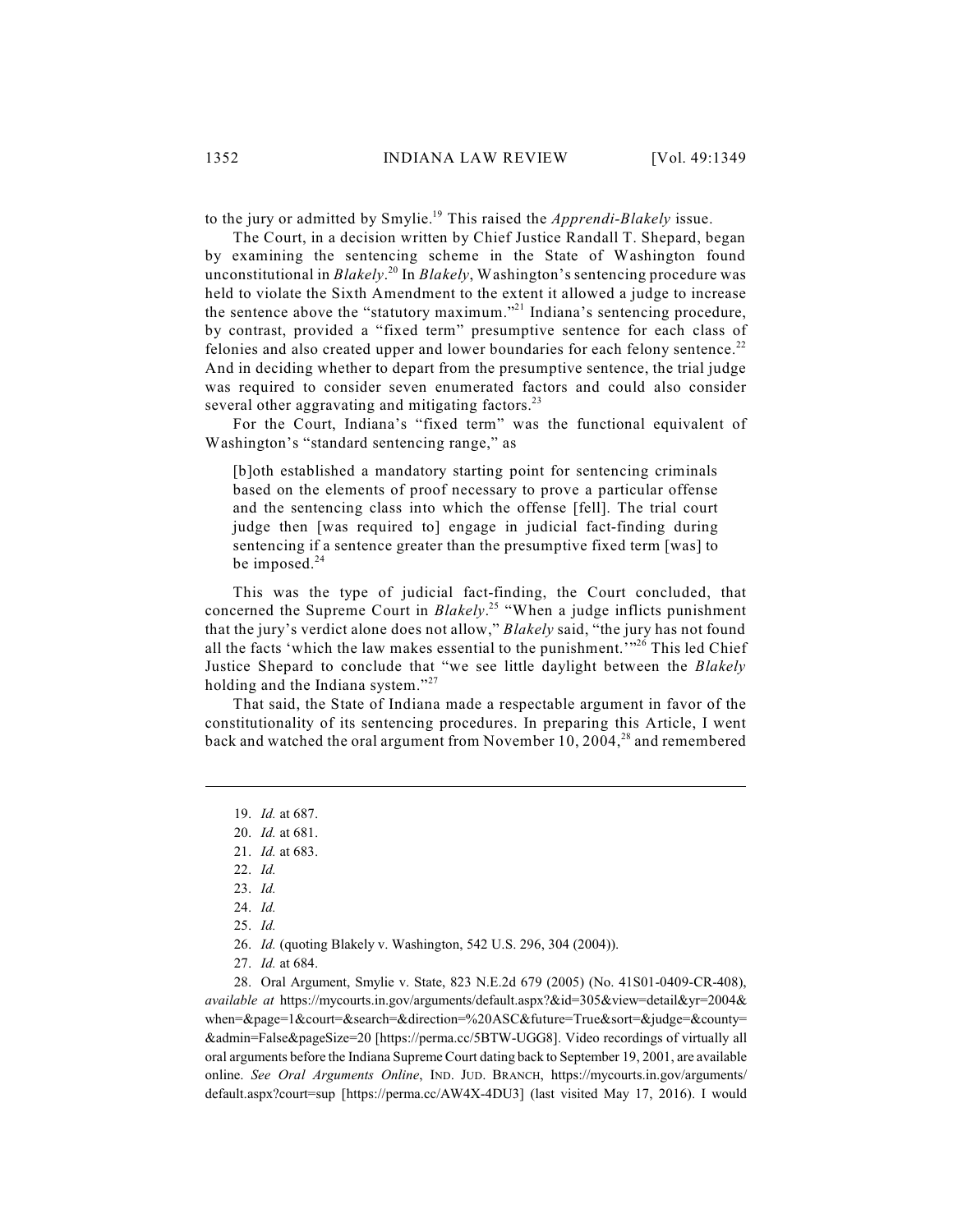just how impressive a case Deputy Attorney General Ellen Meilander and Indiana Prosecuting Attorneys Council Executive Director Stephen Johnson made for saving the statute.

The State contended Indiana's sentencing statutes did not violate *Blakely* because Indiana's "presumptive sentence" was not equivalent to "statutory maximum."<sup>29</sup> In *Apprendi*, the "statutory maximum" for the defendant's conviction for second-degree possession of a firearm for an unlawful purpose was five to ten years.<sup>30</sup> The court then imposed an "enhanced" sentence on grounds the defendant committed the offense with a biased purpose, for a total term of twelve years.<sup>31</sup> In *Blakely*, the "statutory maximum" for the defendant's kidnapping conviction, based on the facts in the guilty plea, was fifty-three months.<sup>32</sup> "Pursuant to state law, the court imposed an 'exceptional' sentence of 90 months after making a judicial determination that [Blakely] had acted with 'deliberate cruelty."<sup>33</sup> But Indiana's statutes operated differently, Meilander and Johnson argued.<sup>34</sup> In Smylie's case, for example, the sentencing range for a Class D felony was six months to three years.<sup>35</sup> Even with the enhancement imposed by the trial court, his maximum sentence on any one count was only two years.<sup>36</sup> Both *Apprendi* and *Blakely* involved sentences that exceeded the maximum of the range for the offenses, the State argued, but because an Indiana judge can never impose a sentence above the statutory range, the Indiana procedure did not violate *Apprendi* or *Blakely*.

This was a plausible argument but the Court rejected it.<sup>37</sup> First, *Blakely* itself rejected a nearly identical argument, saying that "'the relevant 'statutory maximum' is not the maximum sentence a judge may impose after finding additional facts, but the maximum he may impose *without* any additional findings."<sup>38</sup> Indiana's felony sentencing statutes provided "fixed terms" and allowed departures only if aggravating or mitigating factors were found.<sup>39</sup> These findings were made by the judge alone.<sup>40</sup> If the trial court added or subtracted from the standard fixed term, the judge was required to: "1) identify all significant aggravating and mitigating factors; 2) specify the findings of fact and reasons which lead the court to find such factors; and 3) articulate that the

- 30. Apprendi v. New Jersey, 530 U.S. 466, 468 (2000).
- 31. *Id.* at 471.
- 32. Blakely v. Washington, 542 U.S. 296, 299 (2004).
- 33. *Id.* at 298.
- 34. *Smylie*, 823 N.E.2d at 684.
- 35. *Id.* at 682.
- 36. *Id.*
- 37. *Id.* at 684-85.
- 38. *Id.* at 684.
- 39. *Id.*
- 40. *Id.*

venture few appellate courts in America have nearly fifteen years' worth of their oral arguments so readily available to the public.

<sup>29.</sup> *Smylie*, 823 N.E.2d at 684.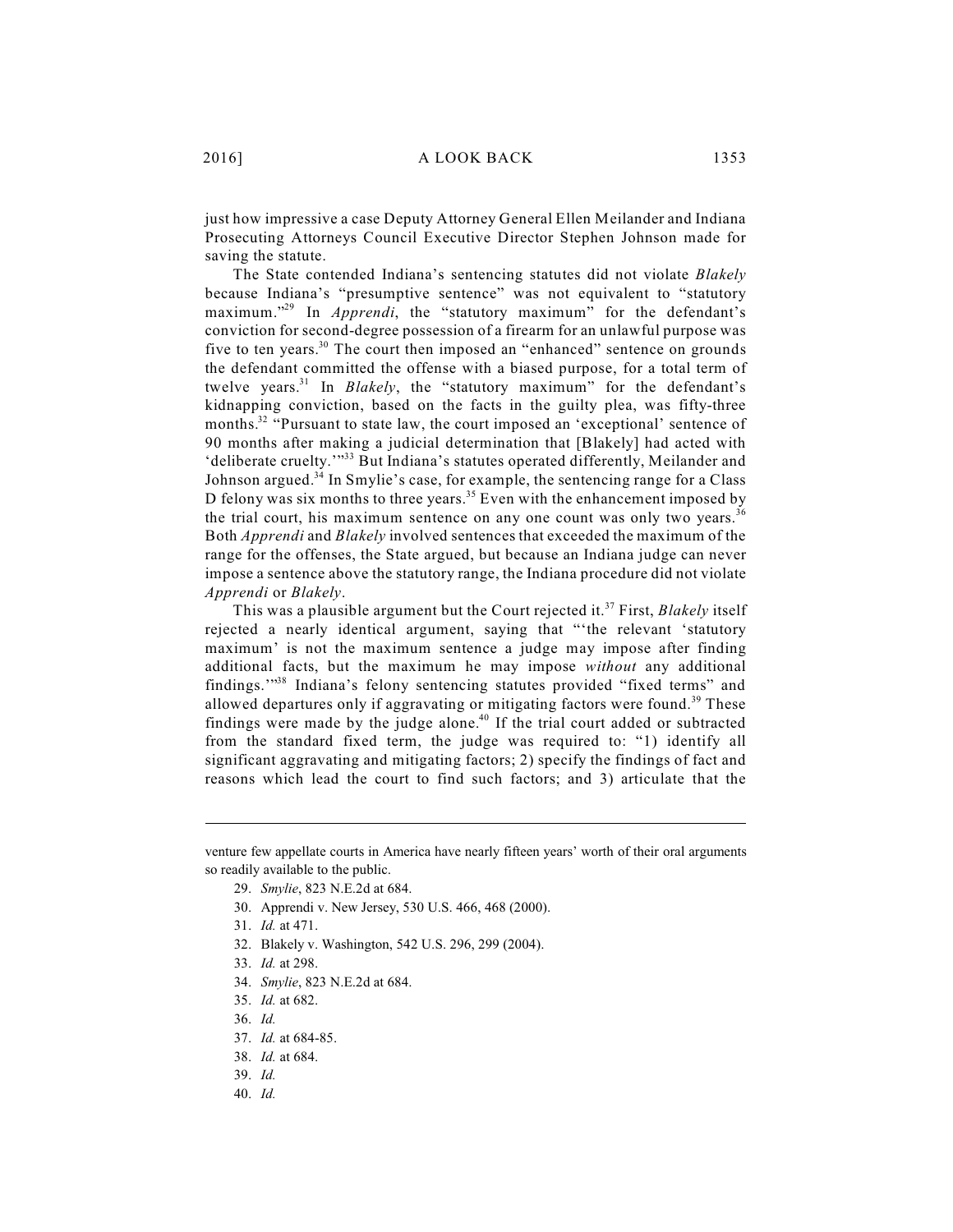aggravating and mitigating factors were evaluated and balanced in determination of the sentence."<sup>41</sup>

Beyond that, the Indiana statutory scheme "as articulated and implemented by our trial and appellate courts over parts of four decades . . . [demanded] the judge . . . find additional facts to impose a sentence higher than the presumptive sentence. $1<sup>42</sup>$  As such, the presumptive sentence was the "relevant statutory maximum" under *Blakely*. 43

Thus, the Indiana Supreme Court declared the Indiana sentencing system unconstitutional as violating *Blakely*. 44

Now I hope the reader will pause and reflect on the momentousness of such a decision: the Court had just held a central feature of the Indiana criminal sentencing procedure to be unconstitutional! It was not the equivalent of declaring unconstitutional public school segregation<sup>45</sup> or same-sex marriage

#### 41. *Id.*

42. *Id.* Although this point was made without emphasis in *Smylie*, it is an extremelyimportant one. Since 1983, the sentencing statute itself required a court to state for the record its reasons for selecting the sentence it imposed when the court found aggravating circumstances or mitigating circumstances. IND. CODE § 35-38-1-3 (2016). And subsequent case law made clear that a perfunctory listing of such circumstances was not enough. Rather, "[t]he statement of reasons expounded by the court must be factually specific. Some of the aggravating circumstances are by their nature factual and, if listed, require no further substantiation. . . . However, others are merely conclusory and must be substantiated by specific facts." Hammons v. State, 493 N.E.2d 1250, 1254 (Ind. 1986). Over the years, the Indiana Supreme Court articulated a sophisticated and multi-faceted rationale for this requirement:

Clearly, the purpose of these sentencing provisions in our criminal code is to insure a basic fairness in the sentencing process and thereby promote respect for the law. When the sentencing judge is required to make a statement of the reasons for imposing a particular sentence, two important goals are served. First, the judge is confined to proper grounds for either increasing or decreasing the presumptive sentence provided for the offense; and, second, the appellate court is enabled to determine the reasonableness of the sentence imposed, under the circumstances.

But a statement of reasons for imposing a particular sentence serves numerous other goals beyond the two primary goals. An attempt by the sentencing judge to articulate his reasons for a sentence in each case should in itself contribute significantly to the rationality and consistency of sentences. Astatement by the sentencing judge explaining the reasons for commitment can help both the defendant and the public understand why a particular sentence was imposed. An acceptance of the sentence by the defendant without bitterness is an important ingredient in rehabilitation, and acceptance by the public will foster confidence in the criminal justice system.

Abercrombie v. State, 417 N.E.2d 316, 319 (Ind. 1981) (internal citation omitted).

43. *Smylie*, 823 N.E.2d at 684 (quoting Blakely v. Washington, 542 U.S. 296, 302 (2004)).

- 44. *Id.* at 685.
- 45. Brown v. Bd. of Educ.*,* 347 U.S. 483 (1954).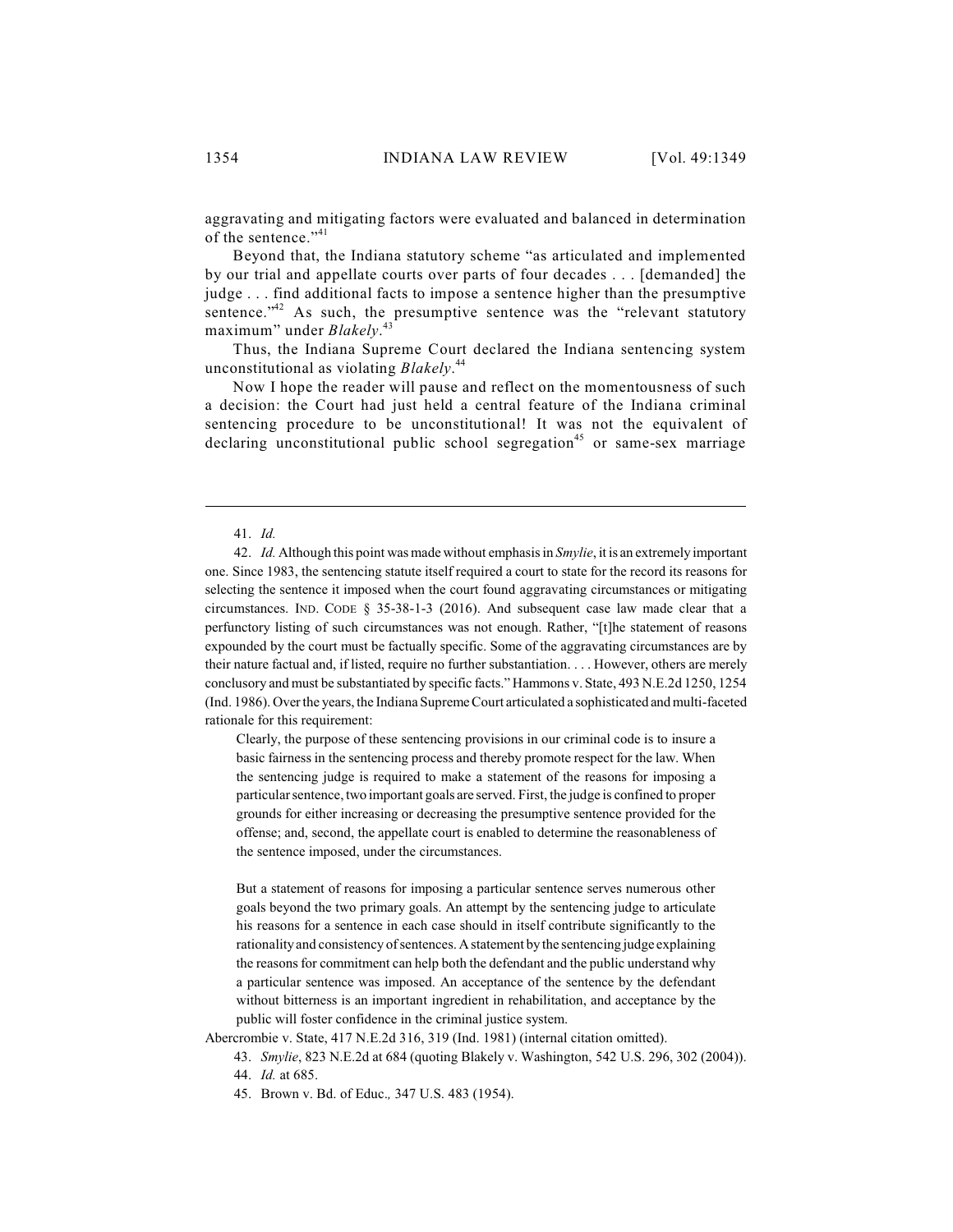prohibitions<sup>46</sup> or a state's property tax assessments<sup>47</sup>—but a breath-taking exemplar of the *Marbury*<sup>48</sup> power all the same.

The story of *Smylie* does not, however, end here. In many respects, it is at this point that *Smylie* really gets interesting.

Before I tell that story, though, I need to take one more federal diversion.

Since the mid-1980s, federal judges have used a system of "Sentencing Guidelines" when imposing criminal sentences.<sup>49</sup> The Guidelines determine sentences based primarily on two factors: (1) the aspects of criminal conduct associated with the offense (the offense conduct produces an "offense level"; there are forty-three offense levels) and (2) the defendant's criminal history (there are six criminal history categories).<sup>50</sup> The Sentencing Table in the Guidelines Manual arrays these two factors on vertical and horizontal axes, respectively.<sup>51</sup> For each pairing of offense level and criminal history category, the Table specifies a sentencing range, in months, within which the court may sentence a defendant. 52

The Guidelines were not advisory; they were mandatory and binding on all judges.<sup>53</sup> However, the Guidelines permitted departures from the prescribed sentencing range where the judge found "that there exists an aggravating or mitigating circumstance of a kind, or to a degree, not adequately taken into consideration by the Sentencing Commission in formulating the guidelines that should result in a sentence different from that described."<sup>54</sup>

The *Apprendi-Blakely* issue arising from application of the Guidelines should be clear. If a judge made an upward departure from the mandatory sentence required by the Guidelines, the *Apprendi-Blakely* requirement of a jury determination beyond a reasonable doubt would be violated. And lo and behold, in *United States v. Booker*,<sup>55</sup> the Supreme Court found the Guidelines violated the Sixth Amendment right to trial by jury.<sup>56</sup>

The vote on the Supreme Court was  $5-4$ .<sup>57</sup> And the justices in the majority comprised the same (unlikely) coalition that constituted the five-justice majority in both *Apprendi* and *Blakely*: Justices Stevens, Scalia, Souter, Thomas, and

at 4.

<sup>46.</sup> Obergefell v. Hodges, 135 S. Ct. 2071 (2015); Goodridge v. Dep't of Public Health, 798 N.E.2d 941 (Mass. 2003).

<sup>47.</sup> State Bd. of Tax Comm'rs v. Town of St. John*,* 702 N.E.2d 1034 (Ind. 1998).

<sup>48.</sup> Marbury v. Madison, 5 U.S. 137 (1803).

<sup>49.</sup> KATE STITH & JOSE A. CABRANES, FEAR OF JUDGING: SENTENCING GUIDELINES IN THE FEDERAL COURTS 2, 3 (1998).

<sup>50.</sup> *Id.* at 3.

<sup>51.</sup> *Id.* at 3.

<sup>52.</sup> *Id.* at Appx. A, 179-180.

<sup>53.</sup> Koon v. United States, 518 U.S. 81, 92 (1996); STITH &CABRANES, *supra* note 49, at 2.

<sup>54.</sup> *Koon*, 518 U.S. at 92 (quoting 18 U.S.C. 3553(b)); STITH & CABRANES, *supra* note 49,

<sup>55.</sup> 543 U.S. 220 (2005).

<sup>56.</sup> *Id.* at 243.

<sup>57.</sup> *Id.* at 225.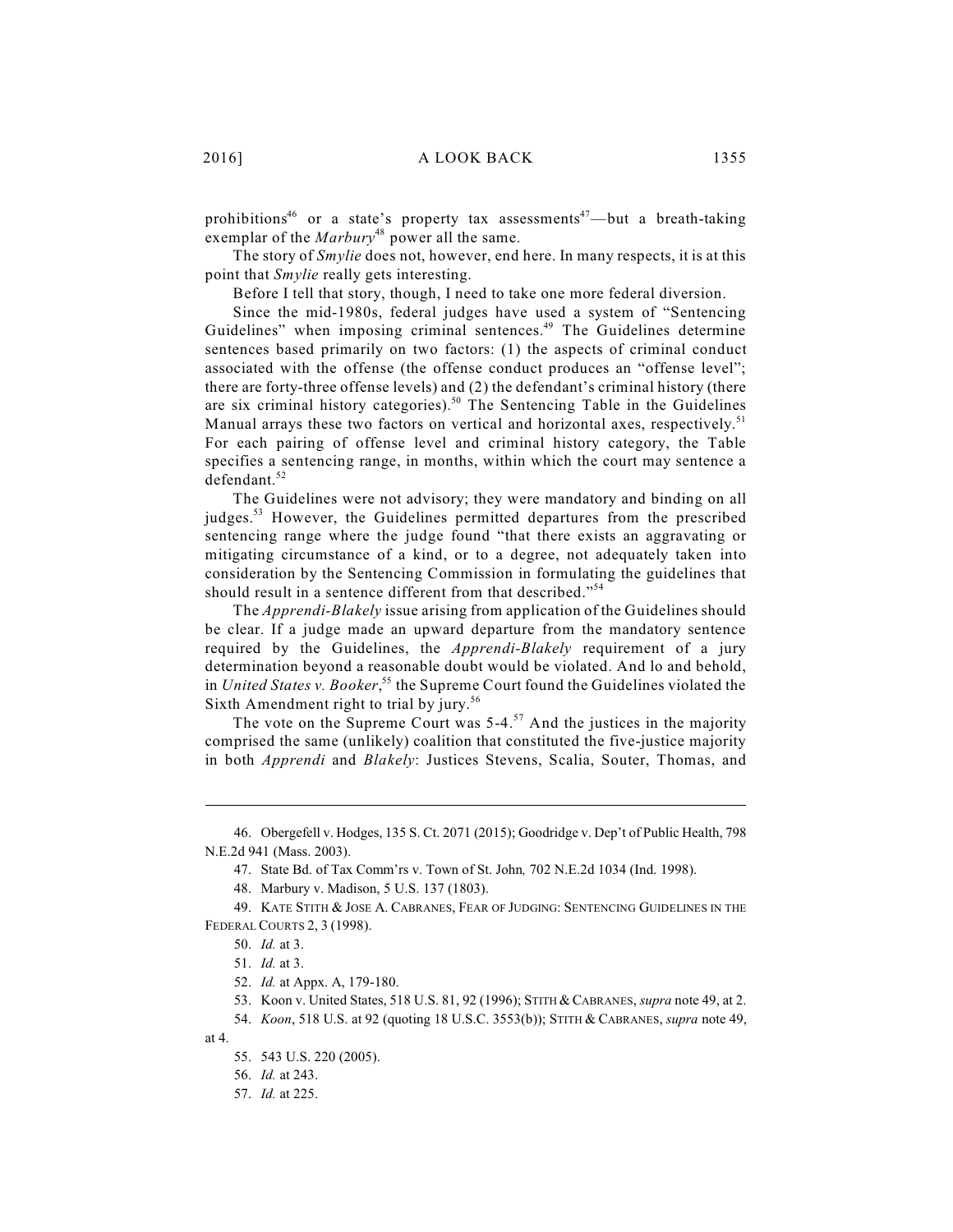Ginsburg. The four dissenters in *Apprendi* and *Blakely* were Chief Justice Rehnquist and Justices O'Connor, Kennedy, and Breyer.

In *Booker*, the federal sentencing guidelines case, a most interesting thing happened. After the Stevens-Scalia-Souter-Thomas-Ginsburg Court declared the Guidelines unconstitutional, Justice Ginsburg switched sides and joined Chief Justice Rehnquist and Justices O'Connor, Kennedy, and Breyer on the question of the appropriate remedy.<sup>58</sup>

If the Supreme Court had invalidated the Guidelines altogether, a trial court judge would have no ability to exercise discretion when it came to sentencing beyond the maximum and minimum set by federal statute for each conviction.<sup>59</sup> But the five justices comprising the remedy majority took a different path. Focusing on that provision of the statute that made the Guidelines unconstitutional, they concluded the Guidelines' mandatory nature should be severed from the statute. $60$  The rest of the statute was constitutional and could stand. 61

But—here's the crucial point to understand—as modified, the federal sentencing statute now rendered the Guidelines effectively advisory. Henceforth, a sentencing court would be required to consider Guidelines ranges but permitted to tailor the sentence in light of other statutory concerns as well. $62$ 

This was a most surprising result—but an apparently satisfactory one as more than ten years have now passed and Congress has not acted on the Supreme Court's rewriting of the federal sentencing statute.<sup>63</sup>

Back to Indiana and *Smylie*—where essentially the opposite occurred.

Analogous to *Booker*, as I have said, the Indiana Supreme Court declared the Indiana statutory sentencing scheme to violate the Sixth Amendment.<sup>64</sup> Also as in *Booker*, the Court was faced with what remedy to apply. It considered two choices: "(1) our present arrangement of fixed presumptive terms, modified to require jury findings on facts in aggravation, or (2) a system in which there is no stated 'fixed term' (or at least none that has legally binding effect) in which judges would impose sentences without a jury."<sup>65</sup>

The Court took the first approach: the sort of facts envisioned by *Blakely* as necessitating a jury would now be required to be found by a jury under Indiana's existing sentencing laws.<sup>66</sup> Under pre-Smylie procedures, the trial court judge decided whether to impose a sentence above (or below) the presumptive term,

REP. 382 (2012).

64. Smylie v. State, 823 N.E.2d 679 (Ind.), *cert. denied*, 546 U.S. 976 (2005).

66. *Id.* at 686.

<sup>58.</sup> *Id.*

<sup>59.</sup> *Id.* at 245.

<sup>60.</sup> *Id.*

<sup>61.</sup> *Id.* at 249.

<sup>62.</sup> *Id.* at 245.

<sup>63.</sup> Sara Sun Beale, *[Is Now the Time for Major Federal Sentencing](http://dx.doi.org/10.1525/fsr.2012.24.5.382) Reform?*, 24 FED.SENT'G

<sup>65.</sup> *Id.* at 685.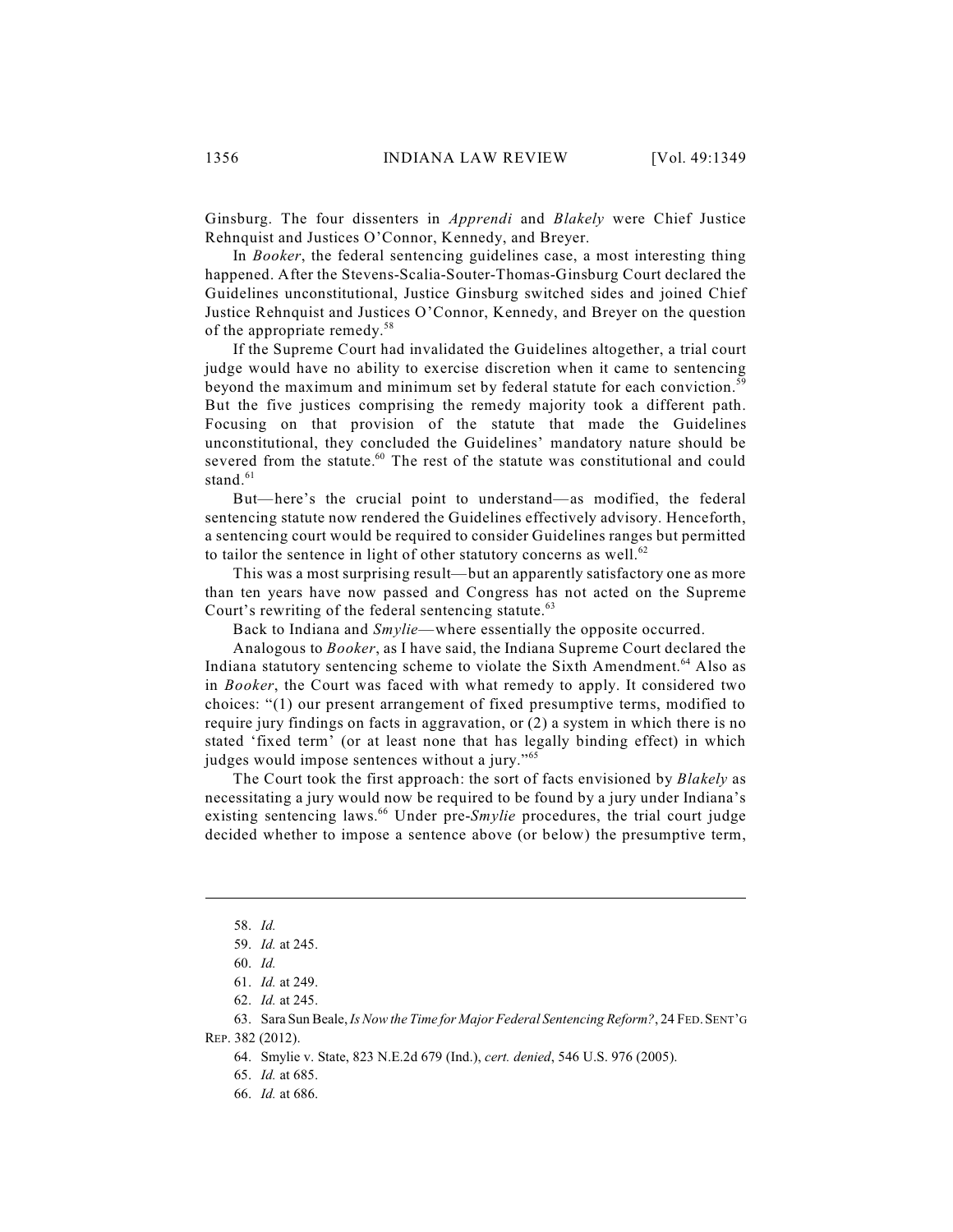based on aggravating (or mitigating) circumstances the court concluded existed.<sup>67</sup> *Smylie* took the judge out of the picture and mandated the jury be reconvened and asked to make a finding as to whether aggravating circumstances existed.<sup>68</sup> (This was not a novel procedure; the capital punishment sentencing scheme has operated in essentially this way since the 1970s; so too for habitual offer determinations.<sup>69</sup>)

The Court said its selection of this option was

influenced by the fact that the overarching theme of Indiana's 1977 sentencing reform was a legislative decision to abandon indeterminate sentencing in favor of fixed and predictable penalties. The 1977 act assigned to judges the task of imposing penalties stated as a fixed term of years and created a structure for setting those penalties that is far more definitive than the scheme it replaced.<sup>70</sup>

Justice Brent E. Dickson, however, dissented.<sup>71</sup> He argued the Court should have followed the second approach and hold that going forward the "presumptive term" not be treated as a "statutory maximum" in *Blakely* parlance; that it not have any binding effect on judges.<sup>72</sup> Justice Dickson had an extremely powerful separation of powers rationale for this position. The majority's approach, he pointed out, required rewriting of the language of the statute; his approach, by contrast, rewrote only judicial precedent.<sup>73</sup>

Now I would take some modest issue with Justice Dickson's characterization that the use of the presumptive terms as mandatory was not grounded in the language of the statute—after all, the statute used the words "fixed term" to describe the presumptive term,<sup>74</sup> but his point is certainly subject to legitimate debate.

Here is where *Smylie's* aftermath differed from *Booker's*. Whereas Congress has for ten years acquiesced to the *Booker* Court's rewrite of the federal sentencing statute,<sup>75</sup> the Indiana General Assembly overruled the *Smylie* Court's rewrite of the Indiana sentencing statute—in a matter of weeks!<sup>76</sup>

The Indiana General Assembly left intact lower and upper limits for each class of felony offenses, but eliminated fixed presumptive terms<sup>77</sup> in favor of

sentence terms and adopting "advisory" terms).

<sup>67.</sup> *See generally* Beale, *supra* note 63.

<sup>68.</sup> *Smylie*, 823 N.E.2d at 686.

<sup>69.</sup> IND. CODE § 35-50-2-9(d) (2016) (death penalty); IND. CODE § 35-50-2-8(h) (2016) (habitual offender).

<sup>70.</sup> *Smylie*, 823 N.E.2d at 685-86.

<sup>71.</sup> *Id.* at 691 (Dickson, J., dissenting).

<sup>72.</sup> *Id.*

<sup>73.</sup> *Id.* at 692.

<sup>74.</sup> *See, e.g.*, IND. CODE § 35-50-2-7 (2004).

<sup>75.</sup> *See generally* Beale, *supra* note 63.

<sup>76.</sup> S.E.A. 96, 114th Gen. Assemb., 1st Reg. Sess. (Ind. 2004) (abolishing "presumptive"

<sup>77.</sup> IND. CODE § 35-35-3-1 (2016); *id.* § 35-50-1-2; *id.* § 35-50-2-8.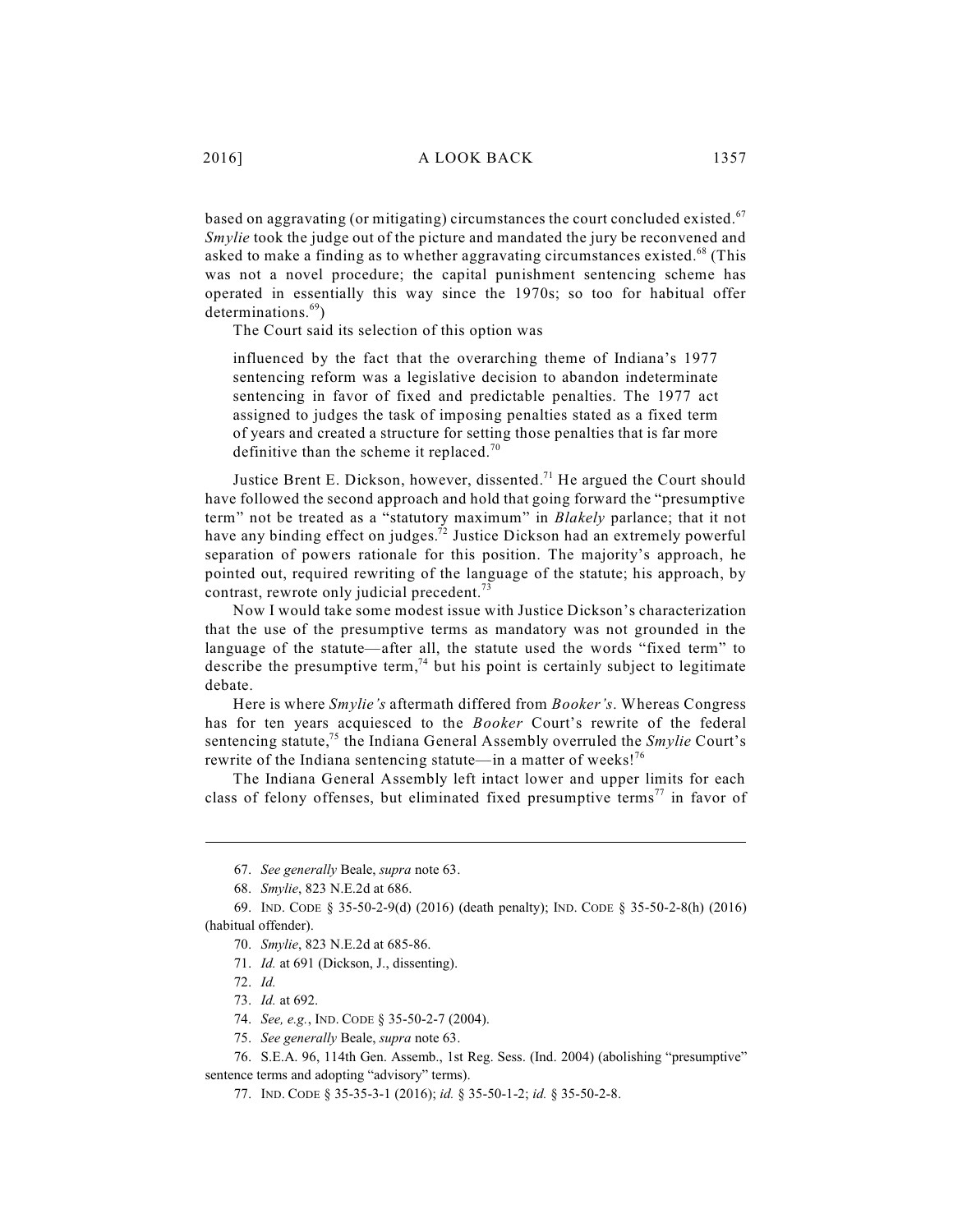"advisory sentences" between the minimum and maximum terms.<sup>78</sup> In addition, the Indiana General Assembly eliminated the requirement that trial courts must consider certain mandatory circumstances when determining the exact sentence to be imposed. Henceforth, trial courts could impose any sentence between the statutory maximum and minimum, including increasing the sentence above the advisory sentence, without any requirement they find aggravating circumstances to exist.<sup>79</sup>

All of this, of course, was exactly what Justice Dickson had called for in his dissent.<sup>80</sup>

In any event, rewritten in this way, Indiana's sentencing scheme now appeared to pass *Apprendi*-*Blakely* muster: the trial court's sentence would now not exceed that which could be based solely on facts reflected in the jury verdict or admitted by the defendant. And the Supreme Court referred to Indiana's revised sentencing system in a 2007 decision, *Cunningham v. California*,<sup>81</sup> in a way that suggests it considers the revised system to be constitutional.

I will return to this subject when I take up the critically important *Anglemyer* decision later in this Article. 82

#### II. REVIEW AND REVISE AUTHORITY

A second major development in criminal law during my tenure on the Court involved appellate court review and revision of sentences imposed by trial courts.

In 1970, the Indiana Constitution was amended to provide: "The Supreme Court shall have, in all appeals of criminal cases, the power to review all questions of law and to review and revise the sentence imposed."<sup>83</sup> In 1995, Indiana Court of Appeals Judge Edward W. Najam, Jr., wrote an opinion

81. 549 U.S. 270 (U.S. 2007) (observing Indiana is one of the "States that have chosen to permit judges genuinely 'to exercise broad discretion . . . within a statutory range,' which, 'everyone agrees,' encounters no Sixth Amendment shoal" (footnote omitted)).

82. *See infra* text following note 117.

83. IND. CONST. art. VII, § 4. In *Abercrombie v. State*, the Court said that "the appellate courts are authorized to review sentences" "[i]n order to further implement the constitutional mandate" "that 'The penal code shall be founded on the principles of reformation, and not of vindictive justice.'" 417 N.E.2d 316, 318 (Ind. 1981) (quoting IND. CONST. art. I, § 18).

<sup>78.</sup> *Id.* § 35-50-2-1.3.

<sup>79.</sup> *Id.* § 35-38-1-7.1

<sup>80.</sup> There is a certain irony that it was Justice Dickson who favored this particular solution to the *Apprendi-Blakely-Smylie* problem. Justice Dickson has been the Indiana Supreme Court's foremost champion of juries in both his writings for the Court. *See, e.g.*, Clark v. Clark, 971 N.E.2d 58, 61 n.1 (Ind. 2012) (praising "the conscientious, insightful, and reliable efforts of those who serve as jurors"). His speeches and other activities reflect his "longstanding interest[ ] in . . . preserving and enhancing our jury trial system." *Justice Brent E. Dickson*, IND. JUD. BRANCH, http://www.in.gov/judiciary/citc/2829.htm [https://perma.cc/265V-NXUS] (last visited May 17, 2016). Yet in *Smylie*, when the rest of the court fashioned a solution that placed sentencing determinations in the hands of jurors, Justice Dickson dissented and advocated that they be given to judges instead.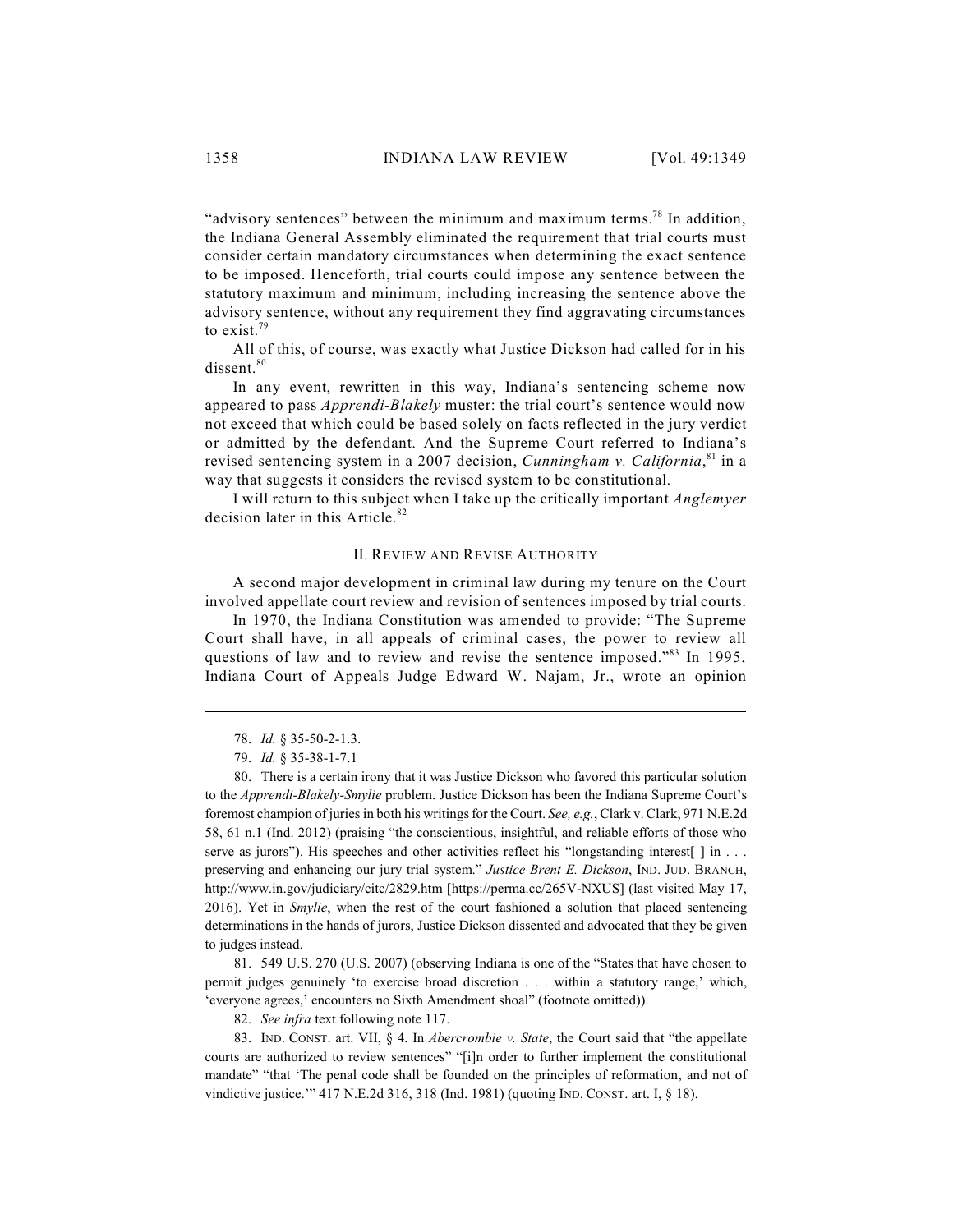recounting the history of this constitutional provision.<sup>84</sup> This provision, he said,

originated in *the Report of the Judicial Study Commission* (1966). The Commission explained that "the proposal that the appellate power in criminal cases include[s] the power to review sentences is based on the efficacious use to which that power has been put by the Court of Criminal Appeals in England." 85

Judge Najam continued,

The English system was established in 1907. Appellate review of a sentence in England is essentially de novo. . . . [But w]hile the English experience inspired the Judicial Study Commission recommendation for appellate review of sentences, unlike the English system, we do not conduct de novo review of a sentence or assess and reweigh the trial court's findings and conclusions. 86

Indeed we did not. At the time, the Court had in effect a rule<sup>87</sup> implementing its review and revise authority that was highly deferential to the sentence imposed by the trial court. First, the rule provided, "The reviewing court will not revise a sentence authorized by statute except where such sentence is manifestly unreasonable in light of the nature of the offense and the character of the offender."<sup>88</sup> Second, "A sentence is not manifestly unreasonable unless no reasonable person could find such sentence appropriate to the particular offense and the offender for which such sentence was imposed."<sup>89</sup>

One could hardly imagine a more restrictive standard of review.<sup>90</sup> But the reality was somewhat different from the written rule. In 1989, the Court reduced a death sentence to a term of years in highly publicized case, *Cooper v. State*. 91

91. Cooper v. State, 540 N.E.2d 1216 (Ind. 1989) (reversing death sentence of 15-year-old convicted of murder). For further discussion of this case, *see infra* note 204. There were other indicators during this time period of a greater openness to appellate sentencing review. In 1978, a judge and professor wrote a thoughtful article on the subject. J. Eric Smithburn, *Sentencing in Indiana: Appellate Review of the Trial Court's Discretion,* 12 VALPARAISO U.L.REV. 219 (1978). And the Indiana Supreme Court had revised a sentence in a non-capital case that included an exceptionally long discussion of the subject. Fointno v. State, 487 N.E.2d 140 (Ind. 1986). *Fointno* is discussed with approval in *Spranger v. State*, an opinion in which the "manifestly unreasonable"

<sup>84.</sup> Hardebeck v. State, 656 N.E.2d 486 (Ind. Ct. App. 1995).

<sup>85.</sup> *Id.* at 489 (internal citations omitted).

<sup>86.</sup> *Id.* at 489-90.

<sup>87.</sup> IND.APP.REV.SENTENCES R. 1, 2 (re-codified as IND.APP.RULE 17, which was in effect 1978-1997).

<sup>88.</sup> *Id.*

<sup>89.</sup> *Id.*

<sup>90.</sup> In fact, when Justice DeBruler and I dissented from the affirmance of two sentences in 1994, it was unusual enough to draw comment. Susan Burke, *Criminal Justice Notes,* RES GESTAE, Sept. 1994, at 39 ((discussing Tidmore v. State, 637 N.E.2d 1290, 1293 (Ind. 1994) (Sullivan, J., dissenting), and Stidham v. State, 637 N.E.2d 140, 144 (Ind. 1994) (Sullivan, J., dissenting)).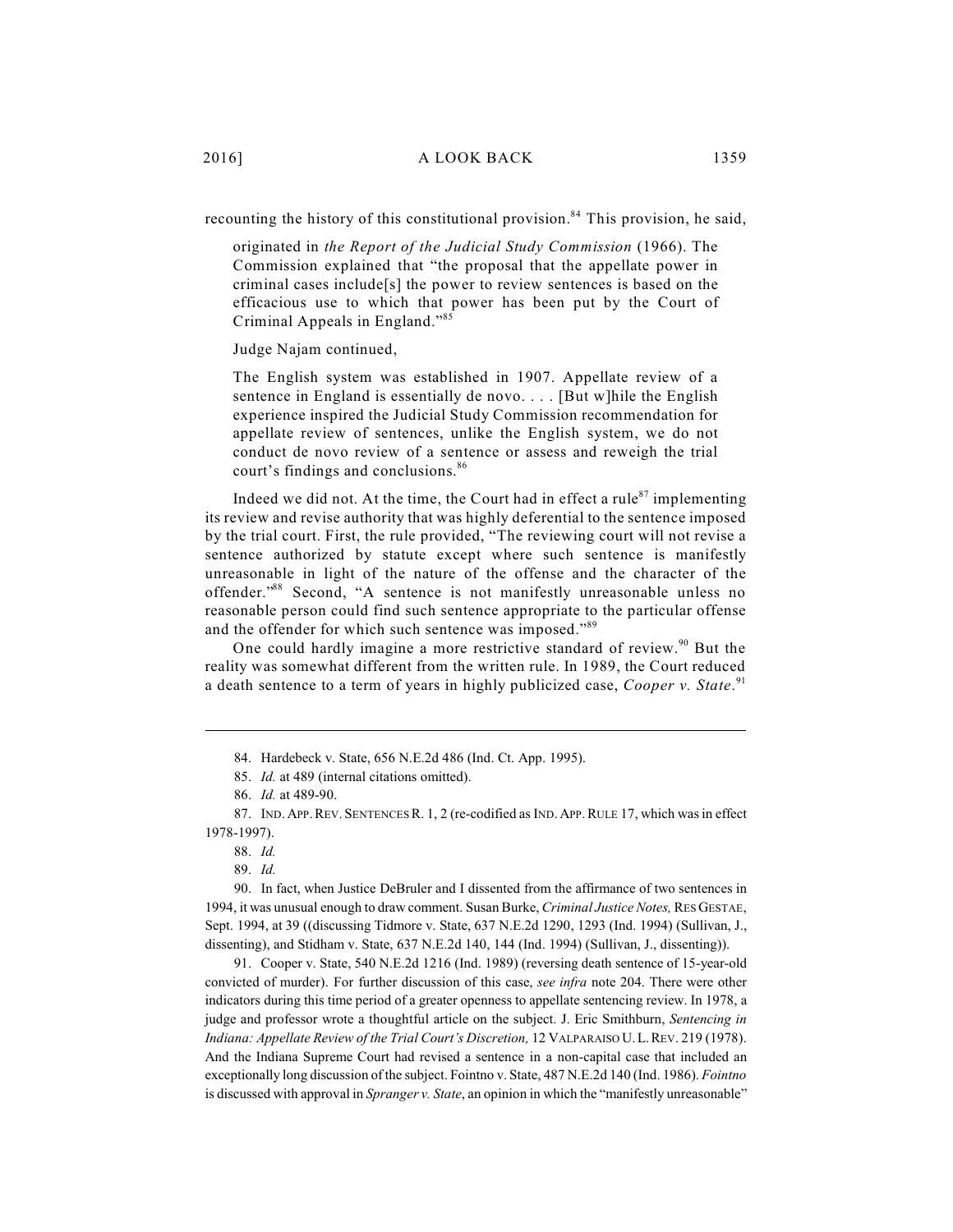And in the mid-1990s, three additional things happened that pointed in a somewhat less restrictive direction.

First, in both 1995 and 1996, the Court reduced sentences from the maximum to the presumptive terms in cases in which juries returned verdicts of "guilty but mentally ill," because the trial court failed to treat as a circumstance mitigating the severity of the sentence the unanimous view of the jury that the defendant was mentally ill. $92$  Although the Court did not explicitly say the sentences imposed had been "manifestly unreasonable," that had been the claim of both appellants.<sup>93</sup>

Second, beginning in a 1997 opinion, *Bacher v. State*, the Court expressed the view that "the maximum enhancement permitted by law . . . should . . . be reserved for the very worst offenses and offenders."<sup>94</sup>

Third, in early 1997, the Court amended the rule to delete the second sentence altogether.<sup>95</sup> Although the rule still specified that a reviewing court would not revise a sentence except where the sentence was "manifestly unreasonable," it no longer defined manifestly unreasonable to be only a sentence no reasonable person could find appropriate.

But just as these three trends were coalescing to suggest a somewhat greater openness to appellate review of sentences, the Court decided *Prowell v. State 96* in late 1997 with an opinion that imposed an even more stringent definition of manifestly unreasonable than that which had just been removed from the rule. The Court looked at the dictionary definition of "manifestly" and, based on that

93. *See generally Gambill*, 675 N.E.2d 668; *Mayberry*, 670 N.E.2d 1262; *Barany*, 658 N.E.2d 60; *Walton*, 650 N.E.2d 1134.

94. Bacher v. State, 686 N.E.2d 791, 802 (Ind. 1997). I authored *Bacher*. The decision affirmed the defendant's conviction but set aside the sentence and remanded for a new sentencing hearing. *Id.* My opinion was joined in full by Chief Justice Randall T. Shepard and Justice Myra C. Selby. Justices Dickson and Theodore R. Boehm dissented as to the guilt phase analysis and apparently would have reversed the conviction. *Id.* at 802-03 (Boehm, J., dissenting). They expressed no opinion on the sentencing discussion. *Id.* It may have been that they agreed. Or it may have been that, having believed the conviction should be reversed, found it unnecessary to reach the sentencing issue at all. Justice Dickson would later use the obverse of this proposition in several opinions. *See, e.g.*, Evans v. State, 725 N.E.2d 850, 851 (Ind. 2000) ("The maximum possible sentences are generally most appropriate for the worst offenders.").

95. IND. APP. R. 17 (re-codified as IND. APP.R. 7(B), which was in effect between 1997 and 2003) ("The reviewing court will not revise a sentence authorized by statute except where such sentence is manifestly unreasonable in light of the nature of the offense and the character of the offender.").

96. 687 N.E.2d 563 (Ind. 1997).

standards of appellate review were held as advisory—"more as guideposts"—in capital cases. 498 N.E.2d 931, 947 n.2 (Ind. 1986). For further discussion, see *infra* Part VI.

<sup>92.</sup> Gambill v. State, 675 N.E.2d 668 (Ind. 1996) (reducing the sentence of a defendant found guilty but mentally ill of murder from sixty years to forty years); Mayberry v. State, 670 N.E.2d 1262 (Ind. 1996) (same); Barany v. State, 658 N.E.2d 60 (Ind. 1995) (same); Walton v. State, 650 N.E.2d 1134, 1137 (Ind. 1995) (reducing sentence of defendant found guilty but mentally ill of two murders from 120 years to eighty years).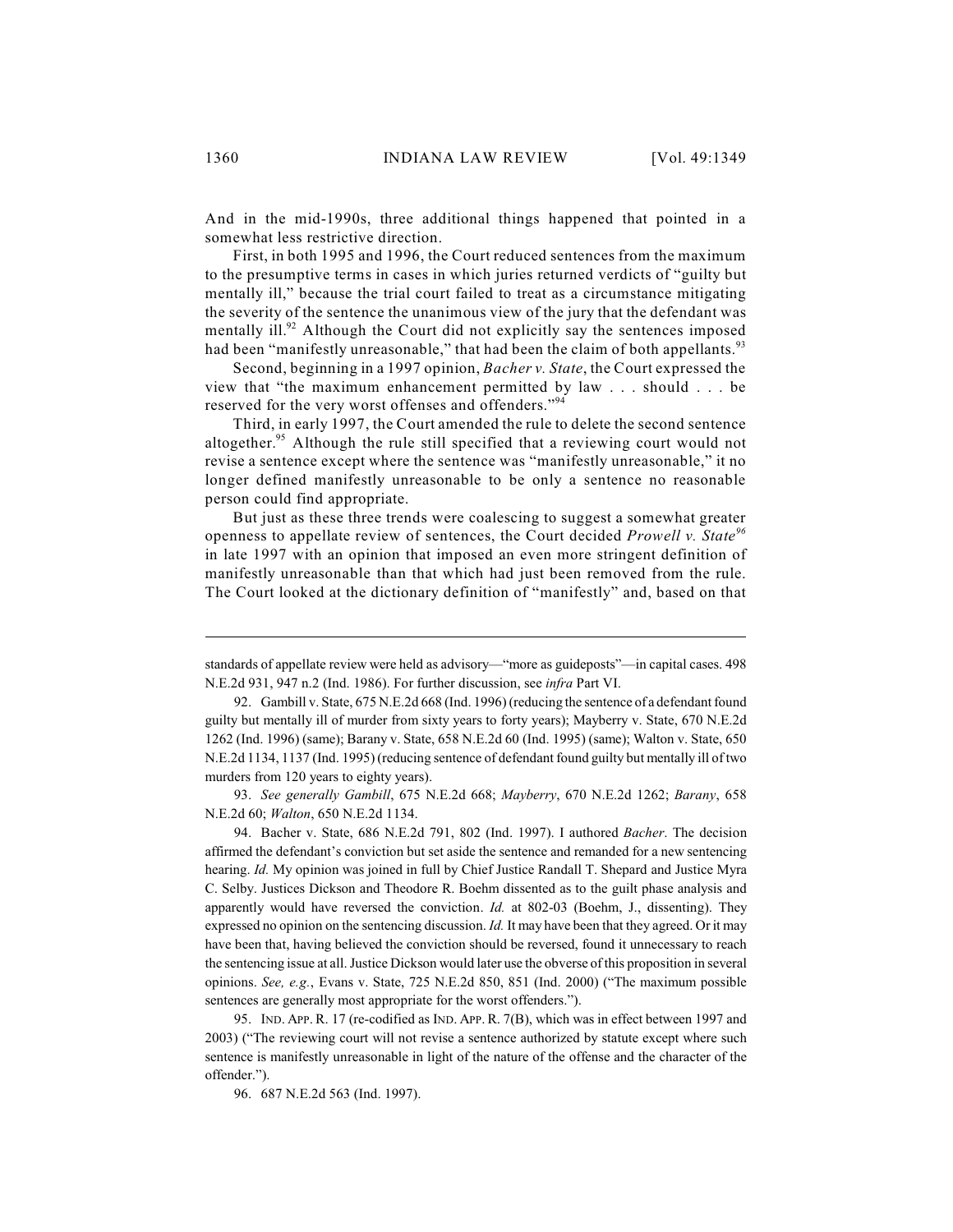definition, concluded that "the issue is not whether in our judgment the sentence is unreasonable, but whether it is clearly, plainly, and obviously so."<sup>97</sup> This incredibly high barrier—"clearly, plainly, and obviously so"—was regularly invoked thereafter in rejecting claims for sentencing relief.<sup>98</sup>

*Prowell* is worth a little discussion. The defendant, Vincent Prowell, 30 years old and from a disadvantaged background, had had no prior involvement with the legal system; even his driver's license was current and had never been suspended.<sup>99</sup> Then one day he inexplicably murdered two young people in cold blood without any discernible motive.<sup>100</sup> He pled guilty without any agreement as to the sentence even though the prosecutor sought the death penalty.<sup>101</sup> Prowell was then sentenced to death.<sup>102</sup> My sense from studying this case with great care was that defense counsel thought there was no chance the judge—Vanderburgh Circuit Court Judge Richard Young, now the Chief Judge of the United States District Court for the Southern District of Indiana—would impose death on a first-time offender who had pled guilty, especially when the same judge had recently refused to impose a death sentence in another case even though unanimously recommended by the jury.

So this is the context in which the Court looked at Prowell's claim that his sentence was "manifestly unreasonable." In my view, it was manifestly unreasonable and I voted to vacate it.<sup>103</sup> My colleagues all voted to affirm, framing the issue, as I said above, "not whether in our judgment the sentence is unreasonable, but whether it is clearly, plainly, and obviously so."<sup>104</sup> It sounds petulant to say, but I thought the only way Vincent Prowell's sentence could be held not to be manifestly unreasonable was to define it in such extreme terms.

I need to add two additional points about the standard of manifest unreasonableness erected in *Prowell*—and one about Prowell himself.

The "clearly, plainly, and obviously so" standard had some legs—but only some. Chief Justice Shepard, Justice Myra C. Selby, Justice Robert D. Rucker, and (it should go without saying) I never used the phrase a single time in any opinion we wrote; only Justices Dickson and Theodore R. Boehm did. Almost every time they did, I did not join their opinions.<sup>105</sup>

Vincent Prowell returned to the Court several years later on a petition for post-conviction relief.<sup>106</sup> The Court unanimously found he had been the victim of

<sup>97.</sup> *Id.* at 569.

<sup>98.</sup> *See* Buchanan v. State, 767 N.E.2d 967, 973 (Ind. 2002) (collecting cases).

<sup>99.</sup> *Prowell*, 687 N.E.2d at 569.

<sup>100.</sup> *Id.* at 564 (majority opinion).

<sup>101.</sup> *Id.*; *id.* at 571 (Sullivan, J., dissenting).

<sup>102.</sup> *Id.* at 564 (majority opinion).

<sup>103.</sup> *Id.* at 573.

<sup>104.</sup> *Id.* at 568 (majority opinion).

<sup>105.</sup> *E.g.*, Buchanan v. State, 767 N.E.2d 967, 974 (Ind. 2002) (Dickson, J., Sullivan, J., concurs in result); McCann v. State, 749 N.E.2d 1116, 1122 (Ind. 2001) (Boehm, J., Sullivan, J., dissenting).

<sup>106.</sup> Prowell v. State, 741 N.E.2d 704 (Ind. 2001).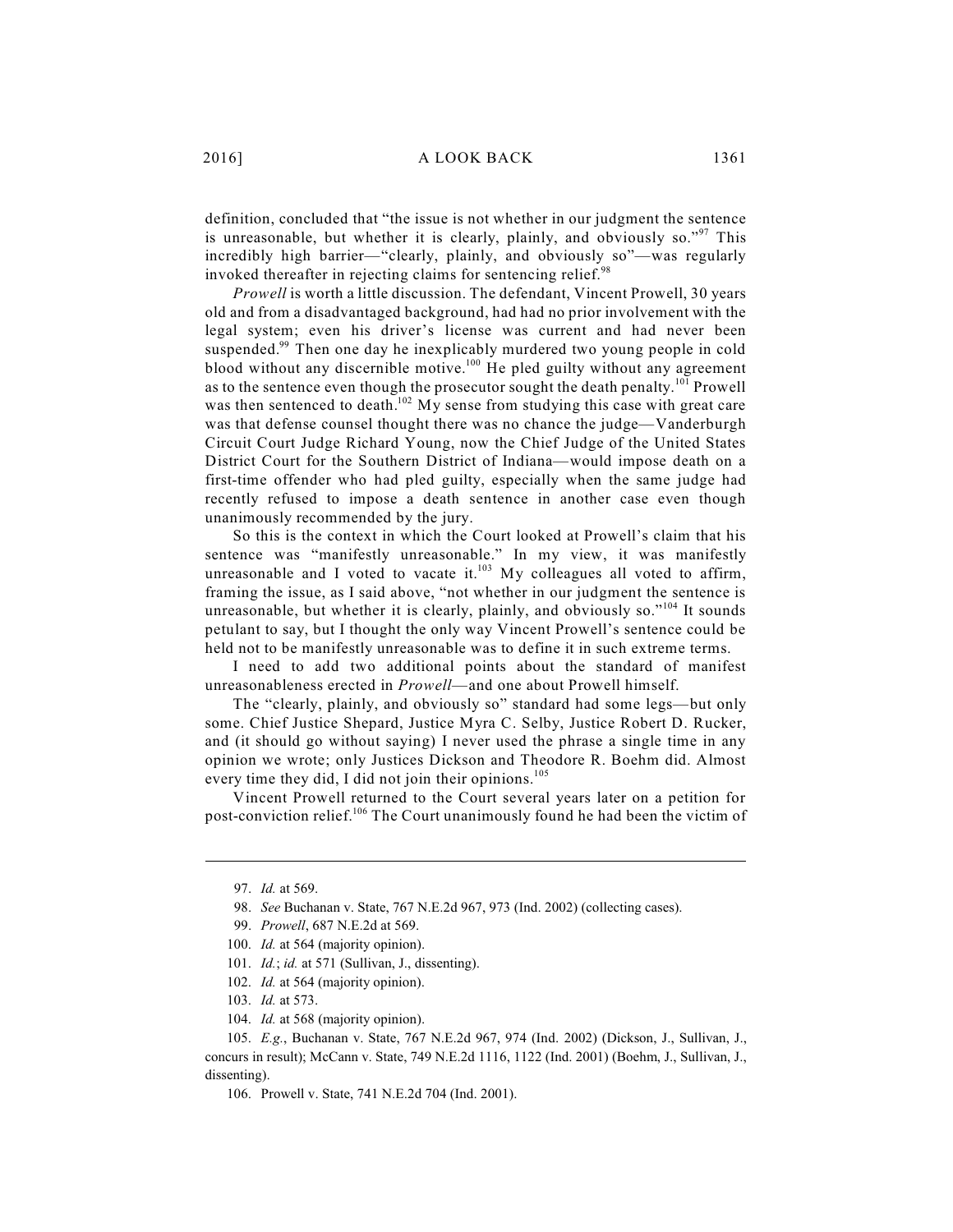ineffective assistance of counsel not only as to sentencing but as to his guilty plea as well.<sup>107</sup> I consider it to be the most remarkable turnaround of the Court itself during my tenure—from voting 4-1 to affirm a death sentence following a guilty plea to voting 5-0 to set aside not only the sentence but the plea as well.

The merits of the debate over how deferential appellate review of sentencing decisions should be are strong on both sides. Early on, Judge William I. Garrard said he found it "disquietingly . . . at odds" with the appellate role of "principled decision making" for a panel of appellate judges "to determine the appropriate sentence for a person where we have never seen the defendant or heard any of the witnesses."<sup>108</sup> Justice Dickson frequently articulated a similar view.<sup>109</sup>

On the other side is the view articulated by Chief Justice Shepard (in a unanimous opinion) that too high a barrier to appellate review of sentences runs "the risk of impinging on another constitutional right contained in Article 7, that the Supreme Court's rules shall 'provide in all cases an absolute right to one appeal.""<sup>110</sup>

I myself looked to the fact that the same constitutional amendment that authorized appellate judges to review and revise sentences was the constitutional amendment that insulated appellate judges from partisan elections and concluded the review and revise authority is intended, at least in part, to temper sentences imposed by trial judges whose decisions are sometimes reviewed at the ballot box.

I was also influenced by the Court's earlier observation that "the appellate courts are authorized to review sentences" "[i]n order to further implement the constitutional mandate" "that '[t]he penal code shall be founded on the principles of reformation, and not of vindictive justice."<sup>111</sup>

In any event, as we have seen, Article VII, § 4, of the Indiana Constitution does authorize appellate judges to review and re-vise sentences. Effective January 1, 2003, the Court abolished the "manifestly unreasonable" standard altogether and instead promulgated the following rule: "The Court may revise a sentence authorized by statute if, after due consideration of the trial court's decision, the Court finds that the sentence is inappropriate in light of the nature of the offense and the character of the offender."<sup>112</sup>

This changed the thrust of the rule, the Court would subsequently say in an

<sup>107.</sup> *Id.* at 718.

<sup>108.</sup> Bluck v. State, 716 N.E.2d 507 (Ind. Ct. App. 1999) (Garrard, J., dissenting).

<sup>109.</sup> *See, e.g.*, Scheckel v. State, 655 N.E.2d 506 (Ind. 1995) (Dickson, J, dissenting) (dissenting from a sentence reduction where the sentence imposed by the trial court judge "reflect[ed] his individualized recognition and consideration of each of the alleged mitigating circumstances and his conclusion that they did not warrant a reduction in sentence"); *see also* Frye v. State*,* 837 N.E.2d 1012 (Ind. 2005) (Dickson, J., dissenting) (emphasizing "an appellate tribunal's limited opportunity to fully perceive and appreciate the totality of the evidence personally observed by the trial judge at trial and sentencing").

<sup>110.</sup> Serino v. State, 798 N.E.2d 852 (Ind. 2003) (quoting IND. CONST. art. VII, § 6).

<sup>111.</sup> Abercrombie v. State, 417 N.E.2d 316, 318 (1981) (quoting IND. CONST. art. I, § 18.)

<sup>112.</sup> IND. APP. R. 7(B) (effective 2003-present).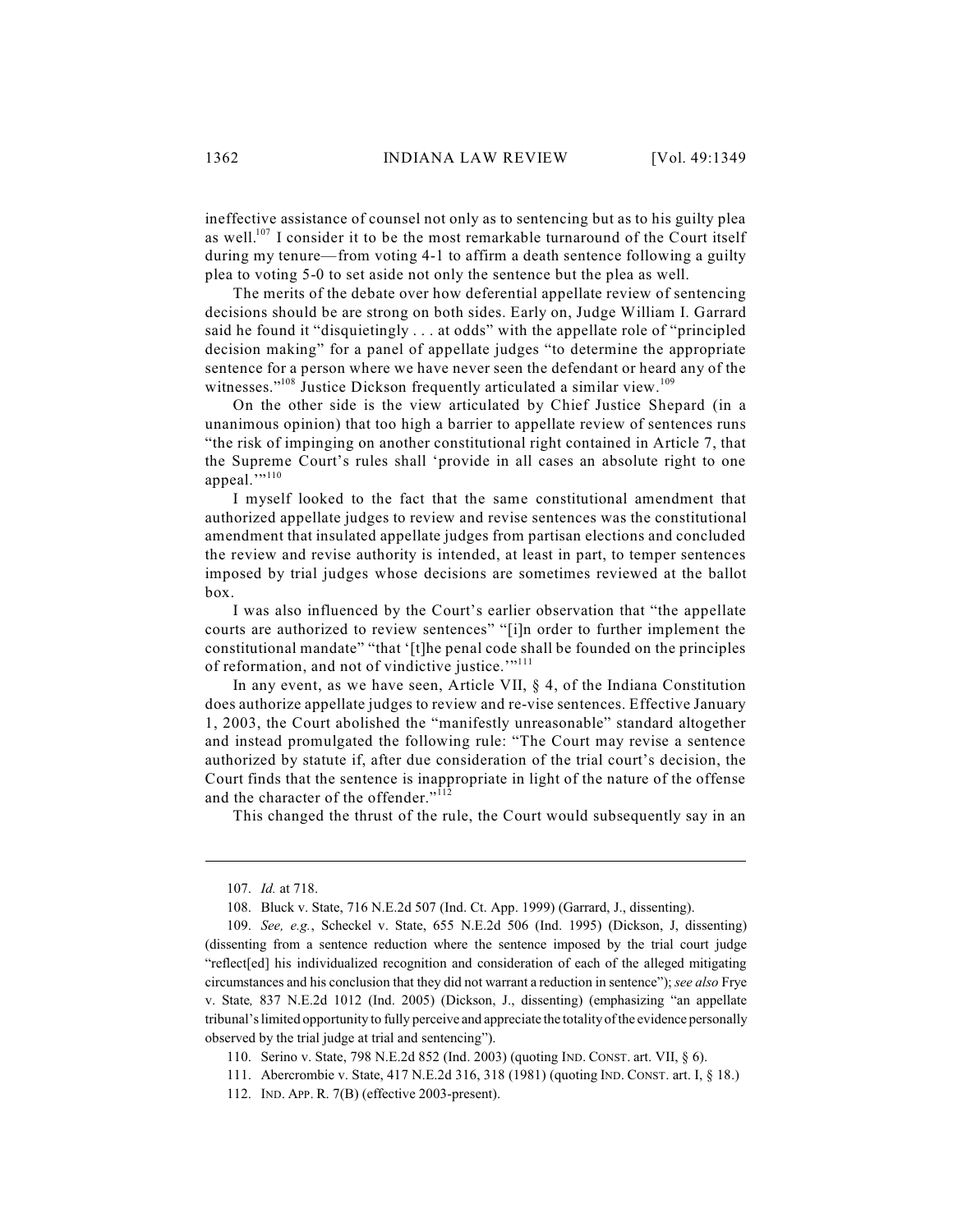opinion, "from a prohibition on revising sentences unless certain narrow conditions were met to an authorization to revise sentences when certain broad conditions are satisfied." $113$  And in a handful of decisions following 2003, the Indiana Supreme Court and Indiana Court of Appeals invoked the new rule to grant some sentencing relief.<sup>114</sup>

#### III. SYNTHESIZING SENTENCING RELIEF CLAIMS

It should come as no surprise when I say the confluence of changes in the sentencing authority of trial court judges as a result of *Apprendi*, *Blakely*, and *Smylie*, and of the change to the standard of appellate review of trial court sentencing decisions produced some confusion. In particular, panels on the Indiana Court of Appeals found themselves divided on whether and to what extent trial judges are now required to make sentencing statements explaining their sentencing decisions and whether any such statements must include findings of aggravating and mitigating factors and also divided on the scope and role of appellate review. 115

The Court attempted to resolve these questions in a June 2007 opinion, Anglemyer v. State.<sup>116</sup> I would say this is the single most important opinion of the Court in my almost nineteen-year tenure. There is some empirical evidence for this; the case has been cited in nearly 2,400 subsequent appellate opinions!<sup>117</sup>

Written by Justice Rucker, *Anglemyer* contains a wonderfully clear history of the recent changes in sentencing law—indeed, that history informs much of this Article—before enunciating the rules for going forward. In a nutshell, *Anglemyer* held that under the new sentencing statute, a trial court may impose a sentence of any term authorized by statute, whether or not it finds that any aggravating circumstances exist.<sup>118</sup> And because the statute gives trial courts complete discretion to impose sentences of any term whether aggravating circumstances exist, trial courts cannot be reversed for "abusing" their discretion in this regard.<sup>119</sup>

Of course, an appellate court's constitutional authority to review and revise sentences remained. But, *Anglemyer* emphasized, to the extent an appellate court exercises this authority to modify a sentence, the appellate court is making an entirely independent determination; it is not reversing the trial court for an abuse

<sup>113.</sup> Neale v. State, 826 N.E.2d 635, 639 (Ind. 2005).

<sup>114.</sup> Professor Schumm's annual report in this lawreviewablyand comprehensivelydiscusses these decisions. *See* Joel M. Schumm, *Recent Developments in Indiana Criminal Law and Procedure*, 46 IND.L.REV. 1033, 1057 (2013); 45 IND.L.REV. 1067, 1091 (2012); 44 IND.L.REV. 1135, 1154 (2011); 43 IND. L.REV. 691, 707 (2010); 42 IND. L. REV. 937, 946 (2009); 41 IND. L. REV. 955, 967 (2008); 40 IND. L.REV. 789, 795 (2007); 39 IND. L.REV. 893, 907 (2006); 38 IND. L. REV. 999, 1029 (2005); and 37 IND. L. REV. 1003, 1019 (2004).

<sup>115.</sup> *See, e.g.*, Gibson v. State, 856 N.E.2d 142 (Ind. Ct. App. 2006).

<sup>116.</sup> 868 N.E.2d 482 (Ind.), *clarified on reh'g,* 875 N.E.2d 218 (Ind. 2007).

<sup>117.</sup> *Id.* I Shepardized the case on April 1, 2016.

<sup>118.</sup> *Id.* at 489-90.

<sup>119.</sup> *Id.* at 491.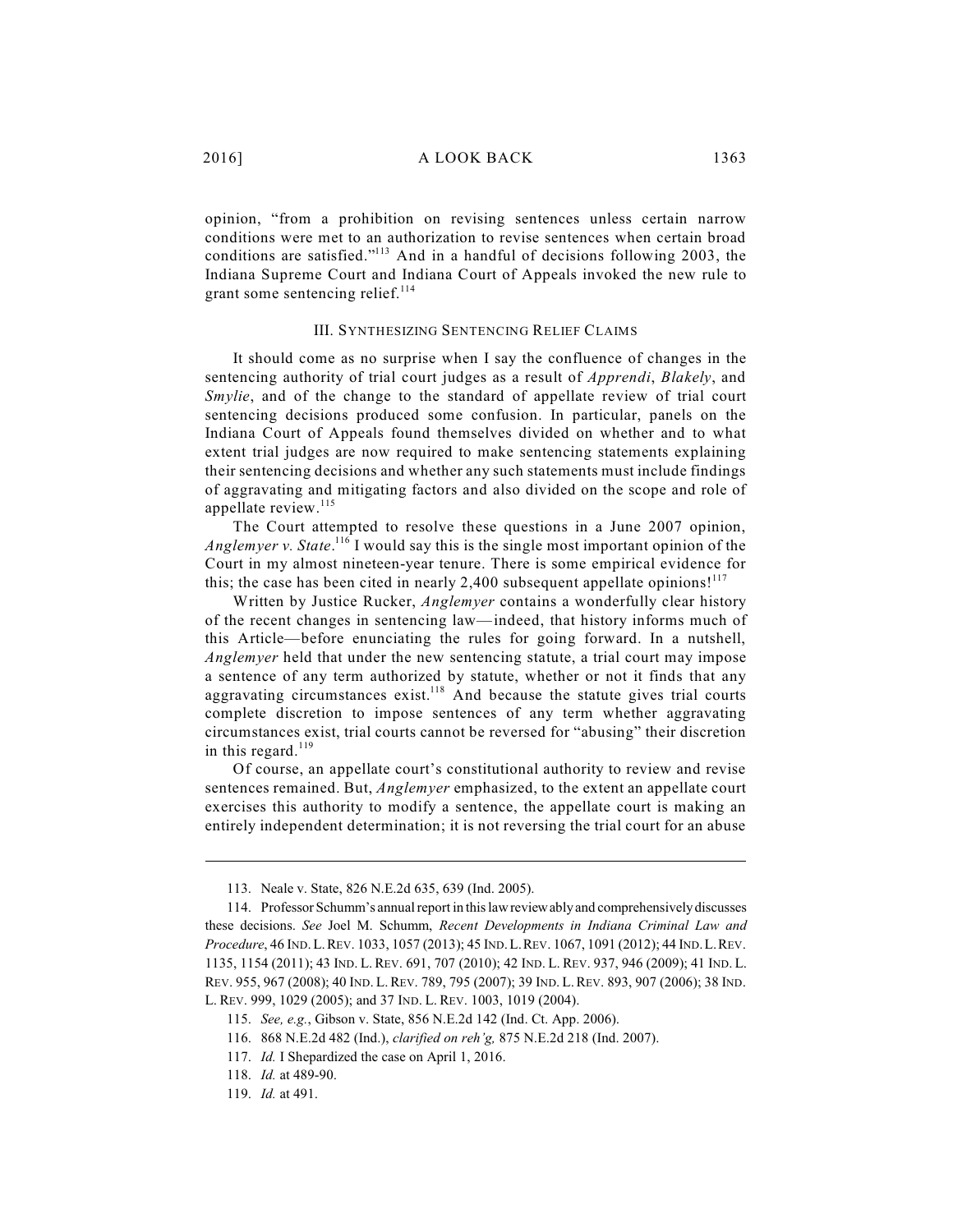of discretion. 120

So when do the Indiana Court of Appeals and the Supreme Court exercise their authority to review and revise sentences? The Court attempted to answer this question in *Cardwell v. State*,<sup>121</sup> a fetching opinion authored by Justice Boehm the next year. *Cardwell*, the reader will find, is an unusual opinion for a group of appellate judges; it is very modest—not modest in the sense of being short, but modest in the sense of not reflecting a big ego. As I say, it is an unusual opinion for a group of appellate judges.

In *Cardwell*, Justice Boehm wrote:

Ultimately the length of the aggregate sentence and how it is to be served are the issues that matter . . . And whether we regard a sentence as appropriate at the end of the day turns on our sense of the culpability of the defendant, the severity of the crime, the damage done to others, and myriad other factors that come to light in a given case. Individual judgments as to the proper balance to be struck among these considerations will necessarily vary from person to person, and judges, whether they sit on trial or appellate benches, are no exception. There is thus no right answer as to the proper sentence in any given case. $^{122}$ 

*Cardwell* contains two frequently quoted passages. First, "The principal role of appellate review should be to attempt to leaven the outliers, and identify some guiding principles for trial courts and those charged with improvement of the sentencing statutes, but not to achieve a perceived 'correct' result in each case."<sup>123</sup> Second,

In the case of some crimes, the number of counts that can be charged and proved is virtually entirely at the discretion of the prosecution. For that reason, appellate review should focus on the forest—the aggregate sentence—rather than the trees—consecutive or concurrent, number of counts, or length of the sentence on any individual count.<sup>124</sup>

After *Anglemyer* and *Cardwell*, at least one issue remained unanswered. Article VII, section 4, says the Court has, "in all appeals of criminal cases, the power . . . to review and revise the sentence imposed."<sup>125</sup> Could an Indiana appellate court increase a sentence imposed by a trial court? Justice Dickson's opinion in *McCullough v. State<sup>126</sup>* makes clear article VII, section 4 includes the power to either reduce or increase a criminal sentence on appeal. However, the Court subsequently said, only the defendant—not the State—has standing to seek

<sup>120.</sup> *Id.*

<sup>121.</sup> 895 N.E.2d 1219 (Ind. 2008).

<sup>122.</sup> *Id.* at 1224.

<sup>123.</sup> *Id.* at 1225.

<sup>124.</sup> *Id.*

<sup>125.</sup> IND. CONST. art. VII, § 4.

<sup>126.</sup> 900 N.E.2d 745 (Ind. 2009).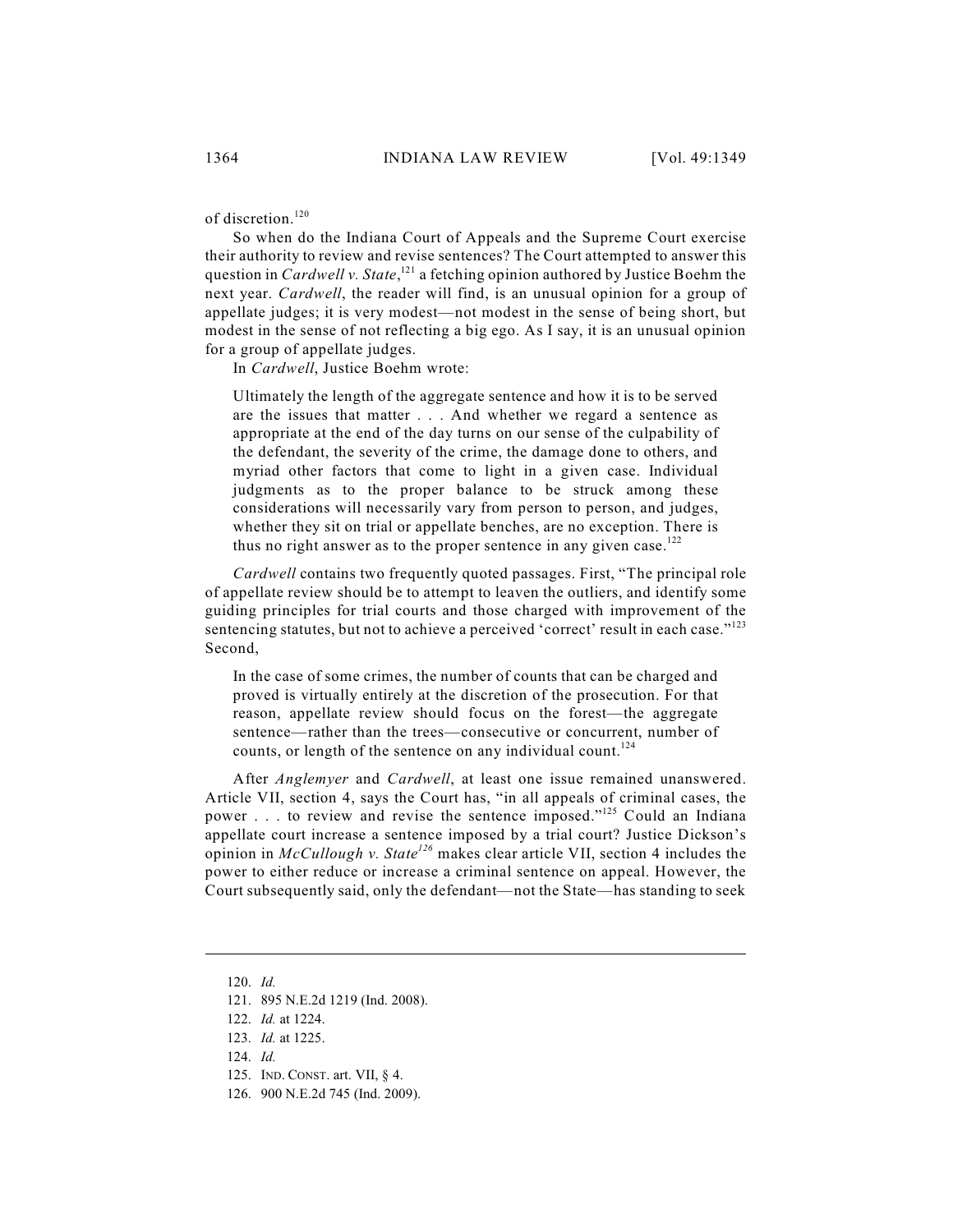a sentencing revision.<sup>127</sup>

#### IV. DEATH SENTENCES

This Article has not discussed death sentences except for its treatment of *Prowell<sup>128</sup>* and a quick allusion to *Cooper*.<sup>129</sup> But in my nearly nineteen years on the Court, I voted on the death sentences of sixty-five individuals, twenty of whom were put to death. Given this volume and the obvious seriousness of these votes, an Article examining sentencing must consider capital punishment.

Indiana's current Death Penalty  $Act^{130}$  was adopted in 1973 in response to *Furman v. Georgia*<sup>131</sup> a decision of the Supreme Court. So to understand the current statutory scheme, I think it is necessary to start with the story of the runup to *Furman*—and its aftermath.

When the Bill of Rights was added to the Constitution in 1791, it included the Eighth Amendment's prohibition on "cruel and unusual punishments."<sup>132</sup> Did this include a prohibition on the death penalty? Almost certainly not. How do we know? Because in the very same Bill of Rights, the Fifth Amendment provides that "no person shall be held to answer for a capital crime . . . nor be deprived of life, liberty, or property, without due process of law." $133$  Thus, the same enactment that proscribed cruel and unusual punishment also recognized the legality of capital punishment so long as it was meted out in accordance with due process of law.

Both the Supreme Court and state courts interpreted the meaning of "cruel and unusual punishment" in a few cases decided between 1791 in 1910. $^{134}$  For the most part, state courts held that their constitutions authorized those punishments in use when their respective constitutions were adopted.<sup>135</sup>

So, too, did the Supreme Court. 136

But in 1910, the Supreme Court changed course. The pivotal case was *Weems v. United States*<sup>137</sup> and it came out of the Philippine islands had been seized in the Spanish-American war. Although the U.S. Constitution now applied, the local administration continued to impose some penalties inherited from Spanish law, including one where criminals were "always to carry a chain at the ankle, hanging from the wrist" while working for the government at "hard and painful labor"

<sup>127.</sup> Akard v. State, 937 N.E.2d 811 (Ind. 2010) (reinstating the sentence of ninety-four years imposed by the trial court after the Indiana Court of Appeals increased the sentence to 118 years).

<sup>128.</sup> *See supra* text accompanying notes 96-107.

<sup>129.</sup> *See supra* 91.

<sup>130.</sup> IND. CODE § 35-50-2-9 (2016).

<sup>131.</sup> 408 U.S. 238 (1972).

<sup>132.</sup> U.S. CONST. amend. VIII.

<sup>133.</sup> U.S. CONST. amend. V.

<sup>134.</sup> MARK TUSHNET, THE DEATH PENALTY 14 (Facts on File 1994).

<sup>135.</sup> *Id*.

<sup>136.</sup> *Id*.

<sup>137.</sup> 217 U.S. 349 (1910).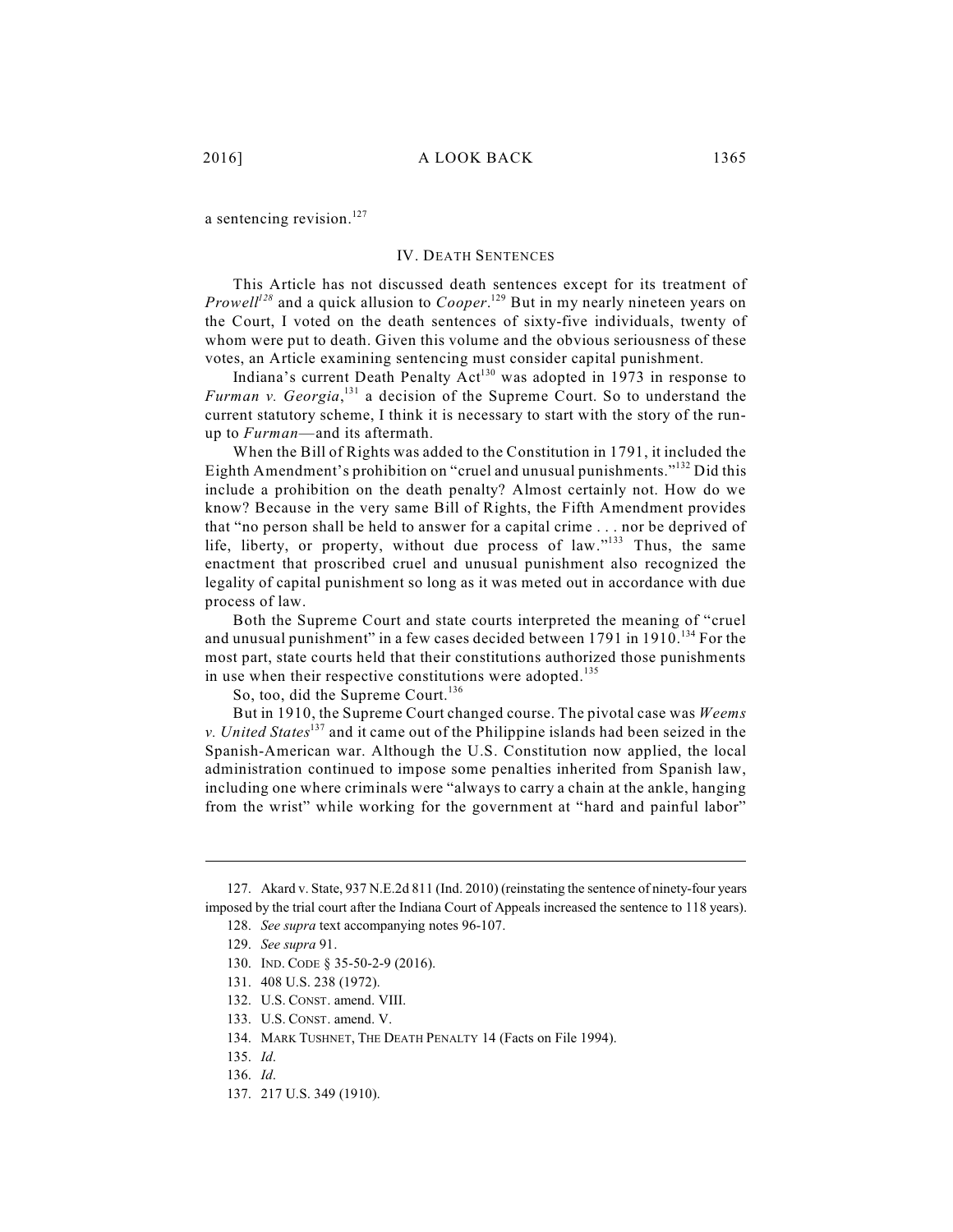with "no assistance from friend or relative."<sup>138</sup>

In deciding *Weems*, the Supreme Court held the penalty unconstitutional because it was "disproportionate," that is, grossly excessive in relation to the crime.<sup>139</sup> "Weems is the source for the modern law of the Eighth Amendment," constitutional law scholar Mark Tushnet writes. "It rejected a historical approach to the amendment . . . . It adopted the view that the amendment's interpretation was connected to the 'enlightened' views of 'humane justice' among the public."<sup>140</sup>

The Supreme Court under Chief Justice Earl Warren in the 1950s reiterated the basic insight of *Weems* in its consideration of the Eighth Amendment. 141 Warren wrote the Eighth Amendment "must draw its meaning from the evolving standards of decency that mark the progress of a maturing society," $142$  which remains today the touchstone of Eighth Amendment jurisprudence.

Because the Eighth Amendment has been held to apply to the states through the Fourteenth Amendment,<sup>143</sup> state death penalty statutes too are measured against these evolving standards of decency. On this ground, the Supreme Court declared state death penalty statutes unconstitutional in *Furman v. Georgia*<sup>144</sup> and four other contemporaneous cases in 1972. But the decision was not clear-cut; even the five justices in the majority each wrote separate opinions.<sup>145</sup> Key were those of Justices Potter Stewart and Byron White who concluded the infrequency with which the penalty was imposed made capital punishment so arbitrary as to be unconstitutional.<sup>146</sup> Though Indiana's statute was not among those challenged, it was sufficiently similar to those invalidated that there was no question but that it was unconstitutional.<sup>147</sup>

Supporters of capital punishment immediately began to work on death penalty statutes that might eliminate the objections of Justices Stewart and White. By 1976, the legislatures of at least thirty-five states had enacted new death penalty statutes, <sup>148</sup> including Indiana.<sup>149</sup> In *Gregg v. Georgia*, <sup>150</sup> the Supreme Court upheld the constitutionality of new "guided discretion" statutes, like

145. *Id.* at 240 (Douglas, J., concurring); *id.* at 257 (Brennan, J., concurring); *id.* at 306 (Stewart, J., concurring); *id.* at 310 (White, J., concurring); *id.* at 315 (Marshall, J., concurring).

146. *Id.* at 306 (Stewart, J., concurring); *id.* at 310 (White, J., concurring).

147. *See* Adams v. State, 284 N.E.2d 757, 758 (1972) (vacating death sentence in light of *Furman*).

<sup>138.</sup> *Id.* at 364, 366.

<sup>139.</sup> *Id.* at 368; TUSHNET, *supra* note 134, at 15.

<sup>140.</sup> TUSHNET at 15-16 (*quoting Weems*, 217 U.S. at 378).

<sup>141.</sup> Trop v. Dulles, 356 U.S. 86, 101 (1958) (holding unconstitutional a statute that punished soldiers who deserted in wartime by depriving them of their citizenship).

<sup>142.</sup> *Id.*

<sup>143.</sup> Robinson v. California, 370 U.S. 660, 666 (1962).

<sup>144.</sup> 408 U.S. 238 (1972).

<sup>148.</sup> Gregg v. Georgia, 428 U.S. 153, 179 n.23 (1976).

<sup>149.</sup> IND. CODE § 35-13-4-1 (1975) (now codified at IND. CODE § 35-50-2-9 (2016)).

<sup>150.</sup> 428 U.S. 153 (1976).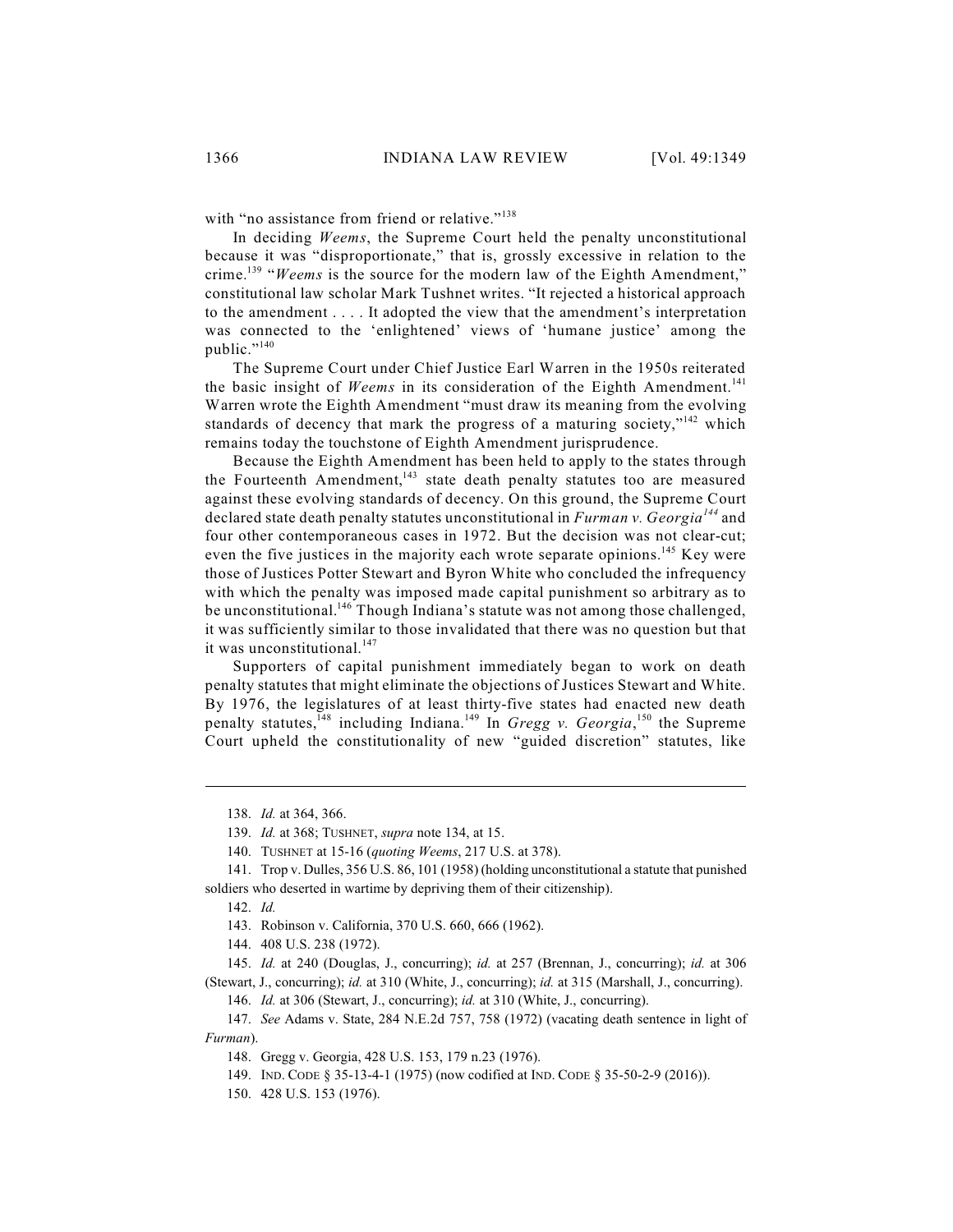Indiana's, that addressed the objections Justices Stewart and White had expressed in *Furman* by specifying the factors to be weighed and the procedures to be followed in deciding when to impose a capital sentence.<sup>151</sup>

Death sentences were again legal in the United States and supreme courts would soon have capital cases on their dockets.

#### V. MY EXPERIENCE WITH DEATH PENALTY CASES

The Indiana Death Penalty Act adopted in the wake of *Furman* was twentyyears-old when I joined the Court in 1993. At the outset of my tenure, the capital caseload came in a torrent; by the end, a trickle.

The torrent was a function of the following. Once the 1973 statute was on the books, Indiana prosecutors began seeking the death penalty in murder cases and a quantity of death sentences were imposed—approximately seventyfive—between the mid-1970s and the mid-1990s.<sup>152</sup> But if a death sentence was affirmed on direct appeal, the litigation invariably came to a halt. This was because, Chief Justice Shepard once explained, capital litigation

proceeds in a way that is backwards from everything else we judges experience in litigation. By that I mean that in almost every other field of litigation, the moving party is anxious to complete the proceedings because he or she believes it will lead to something favorable—a personal injury jury verdict, a case settlement, a divorce, whatever.

By contrast, capital litigants gain their most important prize at the very outset of their cases – a stay of execution. Having obtained that, they have no reason to move their cases forward and every reason to resist completing them. 153

Chief Justice Shepard and the other members of the Court came to realize if capital litigation is not to get bogged down by delay, "centralized case management at the top of the judicial structure is the only effective way to manage capital cases."<sup>154</sup> In the 1990-1993 timeframe, the Court took a number of substantial steps to centralize capital case management and otherwise reduce delay in the processing of capital cases.<sup>155</sup>

As to notice, a prosecutor must notify the Court whenever seeking a death sentence. IND.

<sup>151.</sup> *Id.* at 192-93.

<sup>152.</sup> *See* Randall T. Shepard, Capital Litigation from State Court Perspective or Rushing to Judgment in Fifteen Years 6 (May 2, 1996) (unpublished manuscript) (on file with author).

<sup>153.</sup> *Id.* at 8.

<sup>154.</sup> *Id.* at 2.

<sup>155.</sup> Rule 24 of the Indiana Rules of Criminal Procedure effectively places all capital litigation under the supervision of the Indiana Supreme Court by imposing notice requirements on prosecutors and trial court judges, and defense counsel. The Rule contains specific requirements for transcribing trial proceedings and for pursuing appeals and collateral relief. The Rule's most notable enforcement mechanism is conditioning any stays of execution on compliance by defense counsel with the Rule's time deadlines.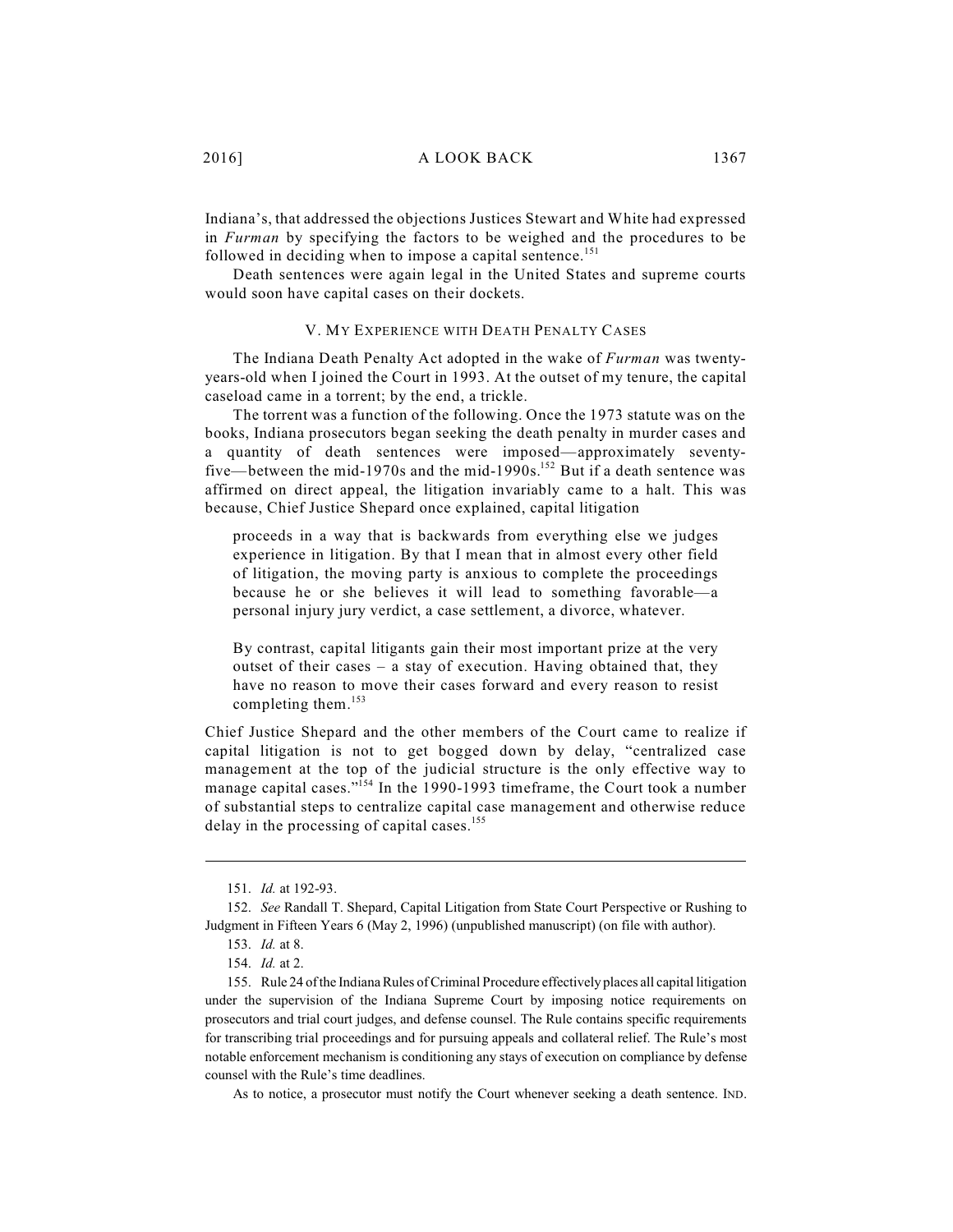With the implementation of these steps, the logjam broke and a substantial volume of capital cases, some more than a decade old, began to move through the direct appeal and, especially, the collateral review pipeline—just as I arrived at the Court in late 1993. This continued until 2007 when the pipeline cleared and

CRIM.R. 24(A). A judge must forward any order sentencing a defendant to death to the Court. IND. CRIM. R. 24(E). Defense counsel must provide the court administrator notice of any action filed with or decision by a federal court that relates to defendants sentenced to death by a court in Indiana. IND. CRIM. R. 24(H).

As to transcripts, the Rule requires computer-aided transcription of all proceedings. IND.CRIM. R. 24(D). When a trial court imposes a death sentence, it must order the court reporter and clerk to begin immediate preparation of the record on appeal and enter a written order specifically naming counsel under this provision for appeal. IND. CRIM. R. 24(I), (J). In the event postconviction relief is sought following appeal, the post-conviction court must submit a case management schedule to the Court for approval. IND. CRIM. R. 24(H).

An order setting an execution date entered by a trial court may be stayed only by the Court. IND.CRIM.R. 24(G)(1). The Court will enter a stay while the conviction and sentence are on direct appeal. IND.CRIM.R. 24(G)(2). On the thirtieth day after completion of rehearing of a direct appeal, the Court will enter an order setting an execution date unless a stay is requested and a notice of intent to file a petition for post-conviction relief has been filed. IND. CRIM. R. 24(H). On the thirtieth day following completion of any appellate review of a post-conviction proceeding, the Court will enter an order setting an execution date. IND. CRIM. R. 24(H).

In the event that a capital litigant seeks to file a second or subsequent petition for PCR after, a special rule applies. (This most frequently occurs after an individual's claims for federal habeas relief have been rejected.) The Rule requires any such "successive" petition for post-conviction relief be authorized by the Court. IND. POST-CONV.R. 1(12). The Court will authorize the filing if, but only if, the petitioner establishes "a reasonable possibility that the petitioner is entitled to postconviction relief." IND. POST-CONV. R. 1(12).

The Court generally decides requests to authorize filing successive petitions for postconviction relief by a lengthy written order because such orders frequently represent the Court's final action prior to an execution. *See, e.g.*, Wrinkles v. State, 915 N.E.2d 963, 966 (Ind. 2009) (mem.); Woods v. State, 863 N.E.2d 301 (Ind. 2007) (mem.); Wallace v. State, 820 N.E.2d 1261 (Ind. 2005) (mem.).

In 1996, Congress passed the Antiterrorism and Effective Death Penalty Act ("AEDPA"), which contained a procedure for federal capital habeas corpus cases much like Indiana's requirement of appellate pre-approval prior to filing successive petitions for post-conviction relief. 28 U.S.C. § 224(b)(3)(A) (2012). The AEDPA legislation also contained a provision that required federal courts to "fast track" capital habeas corpus cases upon the request of states that met the requirements of high-quality representation in state court post-conviction cases. 28 U.S.C. § 2261(c) & (d). The Court, State Public Defender Susan K. Carpenter, and Indiana Attorney General Jeffrey Modisett examined this option in detail in 1997 and early 1998 before deciding because of a "apparent hostility of the federal courts to attempts by other states" that had attempted to utilize this provision," making such a request would not be worth the time and expense involved. Letter from Justice Randall T. Shepard, Chief Justice, Ind. Supreme Court, to Jeffrey Modisett, Ind. Attorney Gen. and Susan K. Carpenter, Ind. State Pub. Def. (June 30, 1998) (copy on file with author).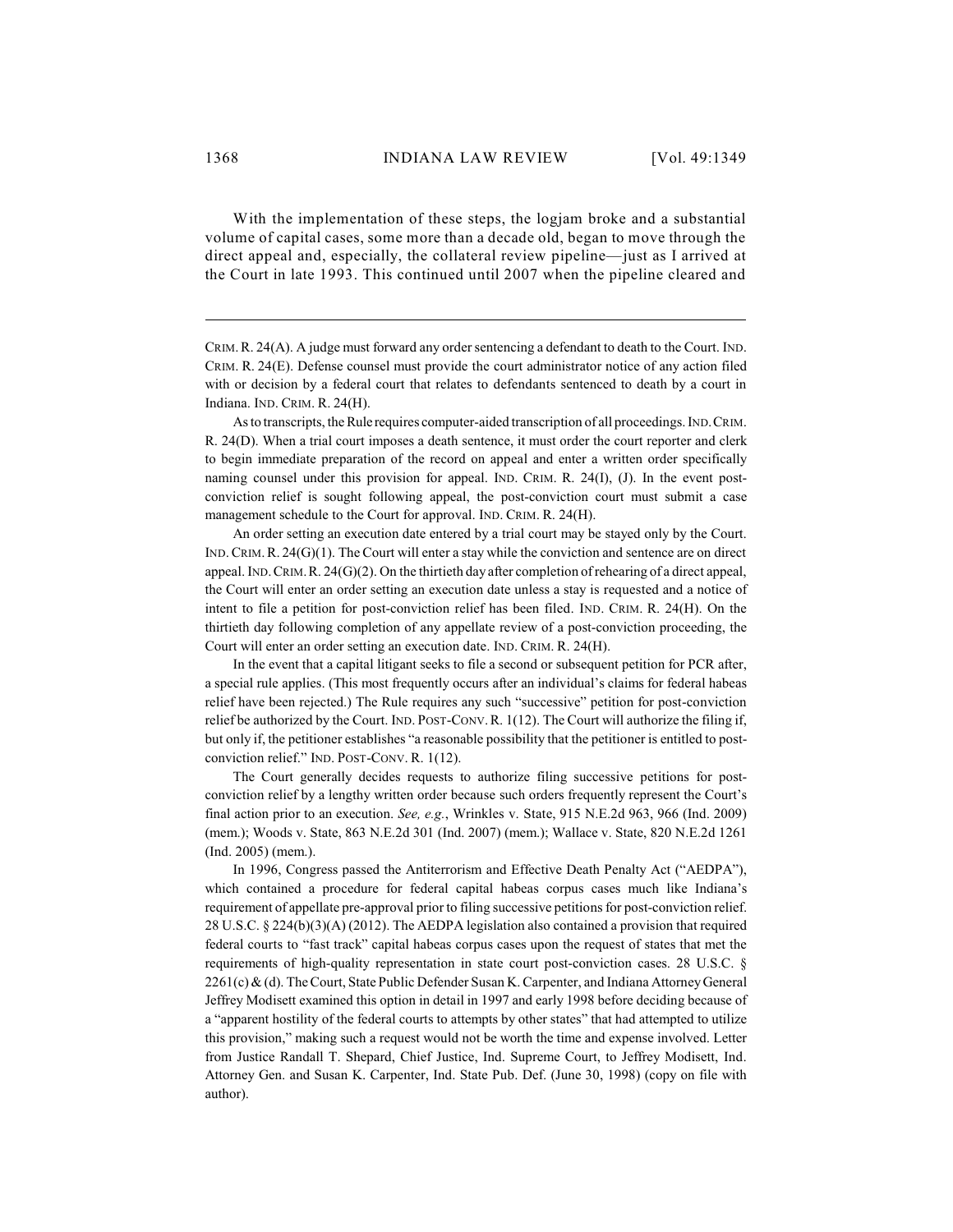few new cases were added. In other words, in 1993, the Court was being deluged with capital cases; from 2007 on, it received only a few.

In the remainder of this Article, I will discuss the reasons this torrent was reduced to a trickle. Before doing so, I present a brief statistical overview of my death penalty docket, if you will.<sup>156</sup>

As noted above, I voted on the death sentences of sixty-five individuals.<sup>157</sup> When I left the Court in 2012:

- Eleven  $(17%)$  of those individuals were on death row.
- Thirty-two (49%) of those individuals were no longer on death row and were ineligible to be returned to death row. 158
- Two more individuals  $(3\%)$  were no longer on death row, but the State had appealed the judicial determination that removed them from death row and so they could return.
- Twenty (31%) had been executed.<sup>159</sup>

Because of the availability of multiple opportunities for appellate review, I actually voted on the death sentences of a substantial number of these sixty-five individuals more than once. In point of fact, I cast, in one way or another, a total of  $127^{160}$  votes either to affirm or reverse a death sentence.

During the first fourteen years I was on the Court, the capital caseload was quite heavy, the Court being presented with an average of 8.6 cases per year requiring a vote on the merits. But after 2007, the caseload slowed, as mentioned above, to a trickle, averaging only 1.4 votes per year. And there was a definite pattern to the votes:

Votes on the direct appeal of a death sentence imposed by a trial

In a 2006 article in a prestigious journal, Justice Dickson reflected on his experience reviewing capital cases, noting that at that point in his career, he had voted on the death sentences of 86 individuals, voting to affirm the sentence in 50 of those cases and to vacate it in the other 36. Hon. Brent E. Dickson, *Effects of Capital Punishment on the Justice System: Reflections of a State Supreme Court Justice*, 89 JUDICATURE 278, 281 (2006).

157. That is to say, I voted two or more times on the death sentences of quite a few individuals.

158. Of the thirty-two individuals upon whom I had voted who were no longer on death row and were ineligible to be returned to death row: five (16%) had their death sentences reversed on direct appeal; twelve (37%) had their death sentences reversed on PCR; eight (25%) had their death sentences reversed in federal habeas proceedings; 3 (9%) were granted gubernatorial clemency(two by Governor Kernan and one by Governor Daniels); and four (13%) died in prison.

159. This number includes one individual, AltonColeman, who was put to death in Ohio while subject to an Indiana death sentence for another offense.

160. This number is exclusive of fourteen additional votes that occurred in close temporal proximity to one or more other votes involving essentially the same question. The best example is a vote on a request for rehearing.

<sup>156.</sup> A detailed spreadsheet containing citations for each of these votes is on file with the author.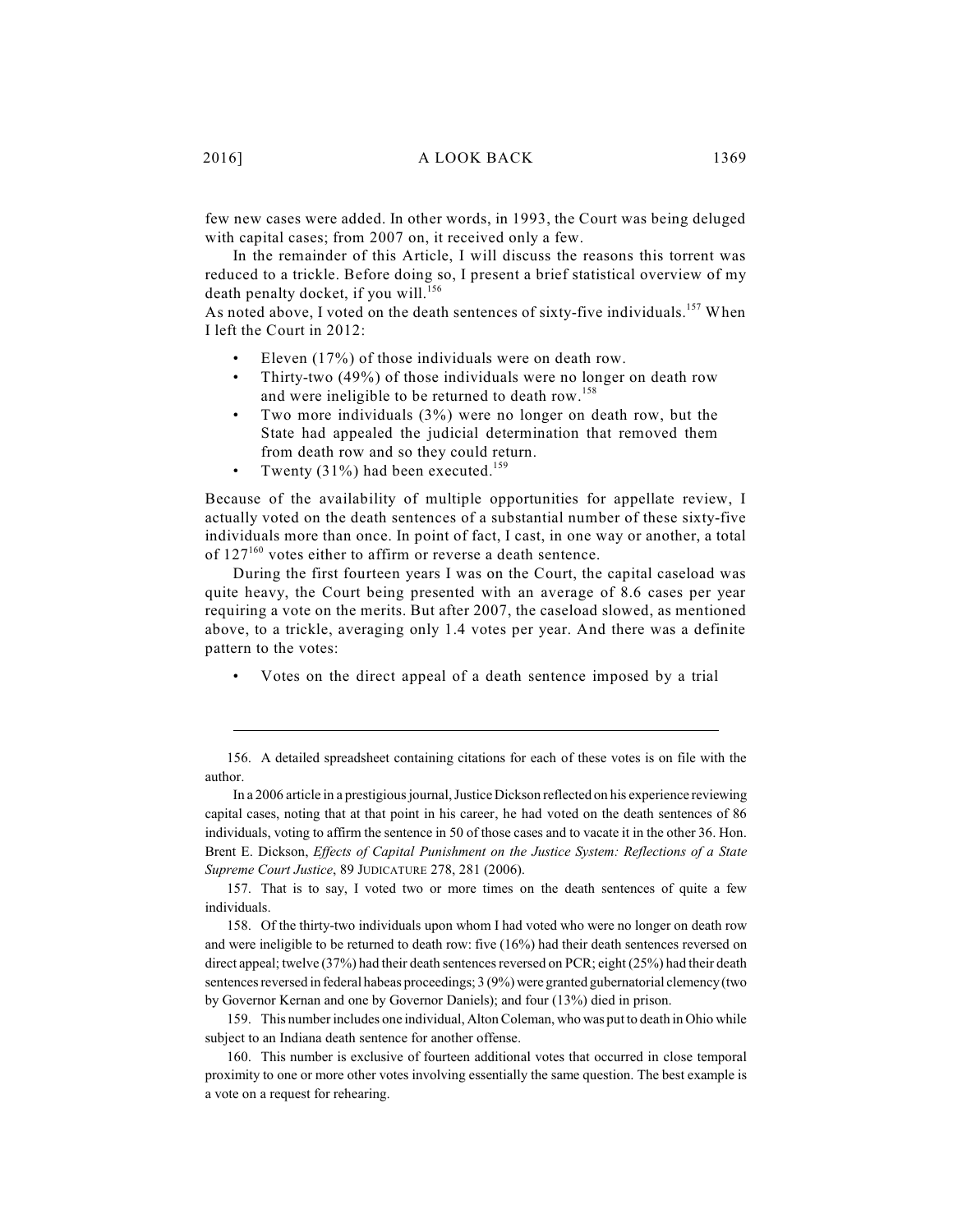court<sup>161</sup> were concentrated in the time period from 1994 through 1997. Approximately 52% of my votes in such cases were cast in those four years, an average of 5.2 per year. I cast an average of only 1.3 votes per year on direct appeals during the other fifteen years.

- Votes on the grant or denial of post-conviction relief (PCR) from a death sentence by a state court<sup>162</sup> were concentrated in the time period from 1997 through 2002. Approximately 67% of my votes in such cases were cast in those six years, an average of 6.0 per year. I cast an average of only 1.4 votes per year on PCR cases during the other thirteen years.
- Votes on requests by individuals sentenced to death to file so-called "successive petitions for  $PCR^{163}$  were concentrated in the time period from 2000 through 2005. Approximately 64% of my votes in such cases were cast in those five years, an average of 3.6 per year. I cast an average of only 0.7 votes per year on successive PCR cases during the other fourteen years.

These statistics give detail to the torrent-to-trickle history of the Court's capital docket from the beginning to the end of my tenure. They show, for the most part, death sentence—imposed by trial courts in the 1980s that had been languishing at various points in the process— moved their way through the direct appeal, PCR, federal habeas, and successive PCR stages, ending about 2007. From 2008 through my departure, the Court considered few capital cases at all and not a single petition for successive PCR.

What accounts for this dramatic change in the annual volume of death penalty appeals? Simply put, prosecutors became far more selective in seeking the death penalty in the first place. In my estimation, four factors accounted for this increased selectivity:

• Beginning with appeals that first reached the Court in the 1980s, the Court subjected capital cases to rigorous review. The most

<sup>161.</sup> A "direct appeal" is the review by the Court of an individual's conviction of a capital crime in and death sentence imposed by an Indiana trial court. A direct appeal is available as a matter of right. IND. CONST. art. VII, § 6.

<sup>162.</sup> If a conviction and sentence is affirmed, an individual may seek further review by filing a "petition for post-conviction relief" (PCR) in the court of conviction. IND.POST-CONV.R. 1; IND. CRIM.R. 24(H). Among the grounds for seeking PCR is presenting new evidence (including DNA) challenging a determination of guilt or the appropriateness of a death sentence. *See* IND. CODE § 35-50-2-9(k) (2016) (enacted in 2003); IND. POST-CONV. R. 1(e). The determination of the PCR court may be appealed by either the petitioner if relief is denied or the State if relief is granted. One petition for PCR is available as a matter of right. IND. POST-CONV. R. 1(7), (12).

<sup>163.</sup> An individual subject to a sentence of death who wishes to file a second or subsequent petition for PCR—called a "petition for filing a successive PCR"—may only do so with the permission of the Supreme Court. IND. POST-CONV. R. 1(12). Petitions to file a successive PCR often occur as the very last attempt by an individual sentenced to death to avoid execution.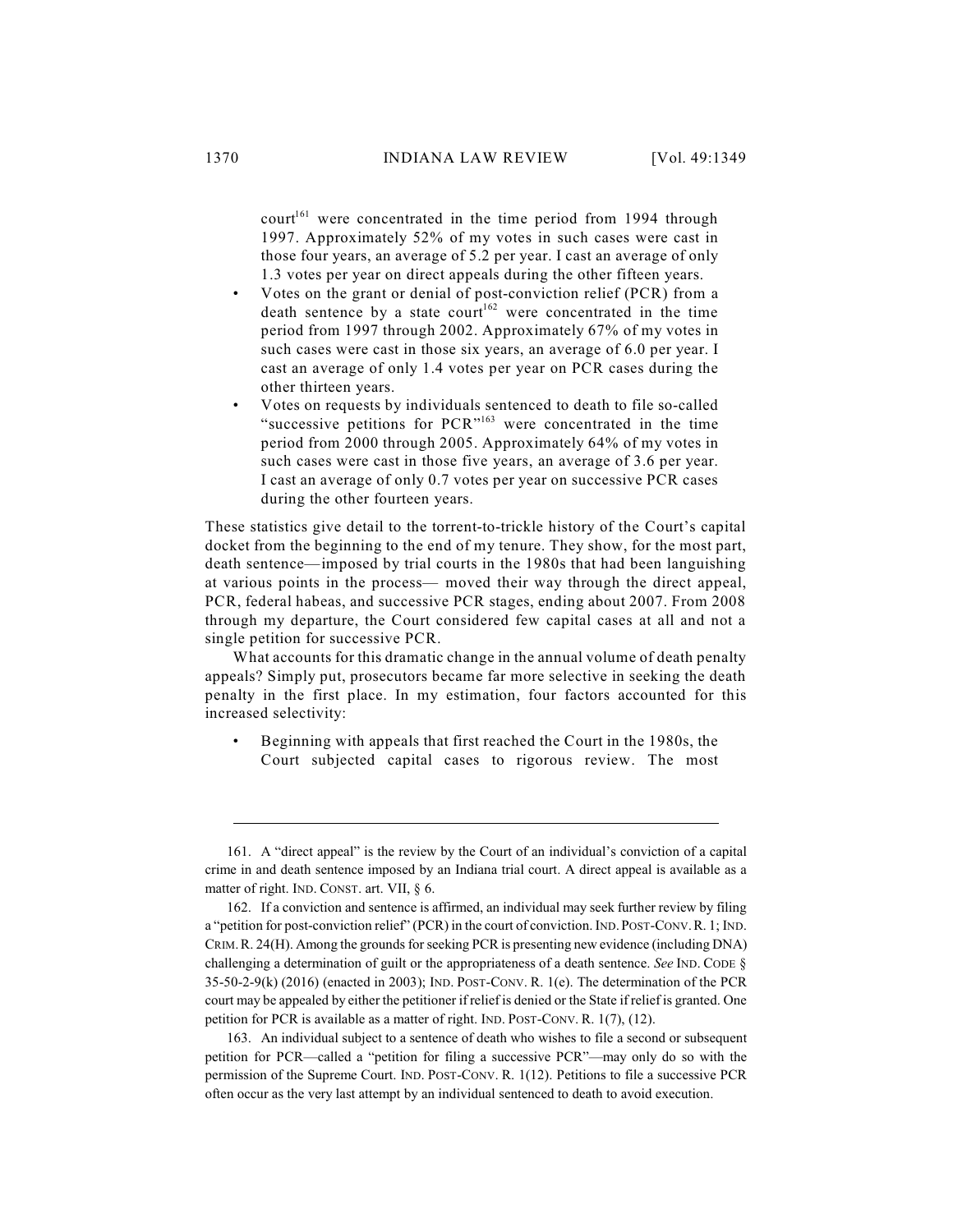demanding Justice in this regard was Roger O. DeBruler. 164

- In 1993 and again in 1994, the Death Penalty Act was amended to provide a sentence of Life Imprisonment Without Parole as an alternative to capital punishment.<sup>165</sup>
- The Court's Criminal Rule 24 provided defendants in capital cases with very thorough, high quality, and effective representation from two attorneys with experience in capital litigation, fifty percent of the cost of which is borne by the county budget.<sup>166</sup>
- The Supreme Court rendered a series of decisions restricting the availability of the death sentence.<sup>167</sup>

#### VI. THE PERVASIVE INFLUENCE OF ROGER O. DEBRULER

One reason prosecutors became more selective over time in seeking the death penalty was that the Court, beginning in the 1980s, subjected capital cases to rigorous review. The leader in demanding exacting compliance with the Constitution and the Death Penalty Act was Justice DeBruler. Although his views, expressed in his dissenting, concurring, and majority opinions in capital cases, did not always carry the day, the principles he explicated came to comprise much of the canon of Indiana death penalty jurisprudence.

Justice DeBruler came to the Court in 1968, four years before *Furman*, believing the death penalty violated the Indiana Bill of Rights specification that the Indiana "Penal Code shall be founded on the principles of reformation, and not vindictive justice."<sup>168</sup> His position failed on a 3-2 vote.<sup>169</sup> When the Indiana General Assembly adopted the new Indiana Death Penalty Act to conform to *Furman*'s dictates, Justice DeBruler mounted an even stronger attack on its constitutionality.<sup>170</sup> Focusing on the same Indiana Constitutional proscription on "vindictive justice," Justice DeBruler sought to prove vindictiveness to be a central motive of the new Act. In support of his argument, he marshaled the candid acknowledgment by several Supreme Court justices in *Gregg* that the death penalty did indeed serve a vindictive purpose.<sup>171</sup> This time, his position drew no other votes.

Having failed in his effort to invalidate the Death Penalty Act, Justice

170. Judy v. State, 416 N.E.2d 95, 112 (Ind. 1981) (DeBruler, J., dissenting).

<sup>164.</sup> *See infra* Part VI.

<sup>165.</sup> *See infra* Part VII.

<sup>166.</sup> *See infra* Part VIII.

<sup>167.</sup> *See infra* Part IX.

<sup>168.</sup> IND. CONST. art I, § 18.

<sup>169.</sup> Adams v. State, 271 N.E.2d 425 (Ind. 1971), *rev'd on reh'g*, 284 N.E.2d 757 (Ind. 1972) (vacating death penalty in light of *Furman*).

<sup>171.</sup> *Id.* at 112 (quoting Gregg v. Georgia, 428 U.S. 153 (1976) (opinion of Stewart, J.)); *id.* at 113 (quoting *Gregg*, 428 U.S. 153 (opinion of White, J.) (citing with approval Roberts v. Louisiana*,* 428 U.S. 325 (1976) (White, J., dissenting))).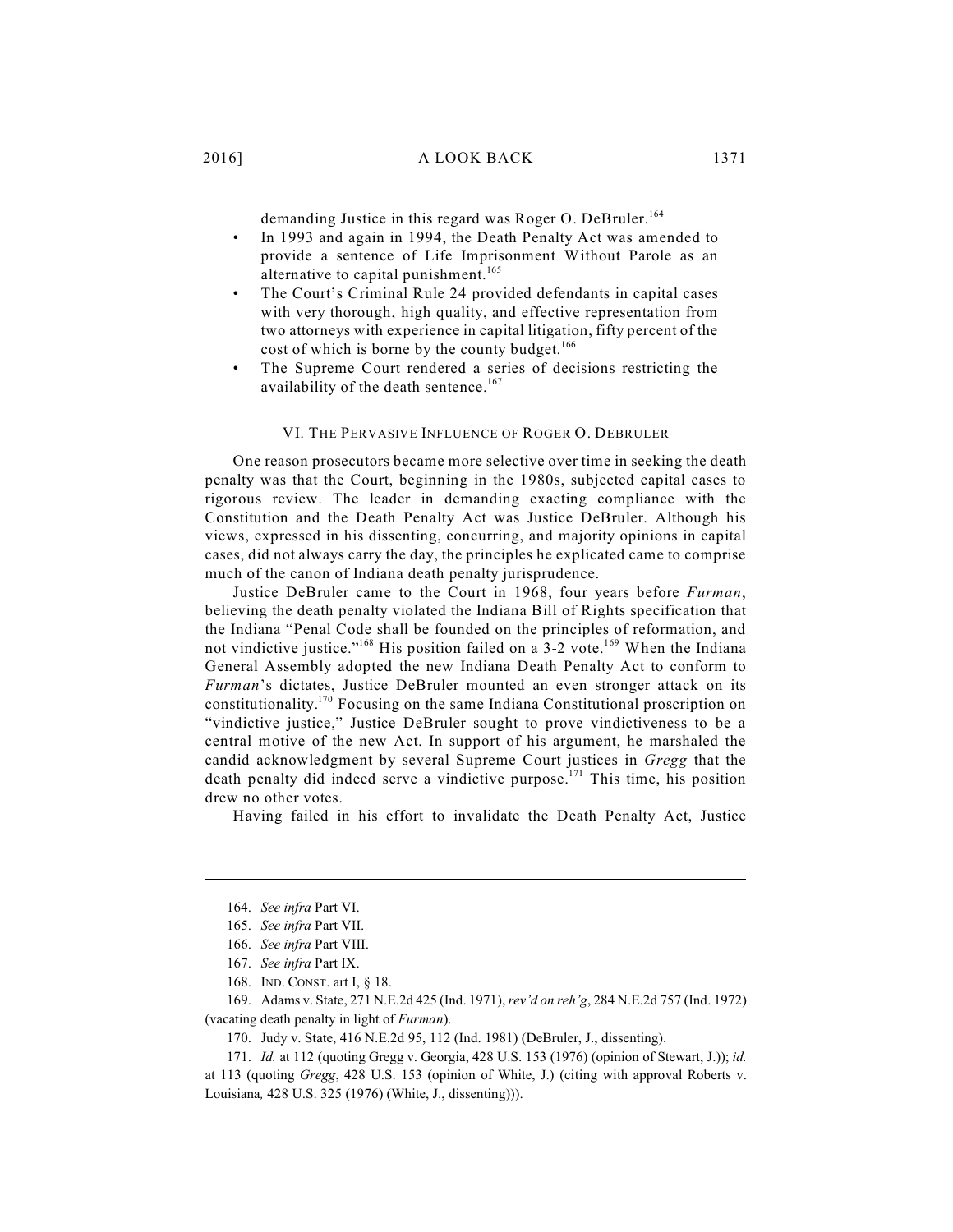DeBruler adhered to *stare decisis* as to the constitutionality of the statute,<sup>172</sup> and joined the majority in voting to affirm death sentences in many cases. He authored the majority opinion in eight of them.<sup>173</sup>

Justice DeBruler wrote approximately five dozen majority, concurring, and dissenting opinions in capital cases decided under the Indiana Death Penalty Act.<sup>174</sup> Of the many things about which he wrote, language in a discussion of the search for and evaluation of mitigating circumstances stands out:

This part of the sentencing statute must be construed to encompass the constitutional mandate that the character and record of the individual offender be considered, and it must be emphasized and repeated that this part of the process does not involve a search for an excuse or justification for criminal conduct, but for knowledge of the person to the end that a judgment be made upon the question of whether the offender is the sort of person who should be put to death rather than put in jail.<sup>175</sup>

Justice DeBruler wrote that the "most critical stage" in making the sentencing determination is the weighing of the aggravating circumstances proffered by the State in support of its death penalty request against the mitigating circumstances advanced by the defendant in justification of life.<sup>176</sup> The first step in this process is a clear and unequivocal finding by the trial court that one or more of the aggravating circumstances had been proven beyond a reasonable doubt.<sup>177</sup> Second, the trial court must give separate and independent consideration to any mitigating circumstances that might be present.<sup>178</sup>

In *Wallace v. State*, Justice DeBruler confronted the fact that the trial court had not found any mitigating circumstances to exist at all.<sup>179</sup> He expressed what

176. Spranger v. State, 498 N.E.2d 931, 958 (Ind. 1986) (DeBruler, J., dissenting).

177. Dillon v. State, 454 N.E.2d 845, 856 (Ind. 1983) (DeBruler, J., dissenting); Schiro v. State, 451 N.E.2d 1047, 1068 (Ind. 1983) (DeBruler, J., dissenting).

In respect to aggravating circumstances, Justice DeBruler's steadfast position that only aggravating circumstances listed in the death penalty statute could be considered—see *Minnick v. State*, 544 N.E.2d 471, 483 (Ind. 1989) (DeBruler, J., dissenting)—was effectively adopted in *Bellmore v. State*, 602 N.E.2d 111, 129 (Ind. 1992). *Bellmore* was a most remarkable case in which the Court held the trial court had erroneously relied on an aggravating factor not available for consideration under Indiana law—defendant's tattoo depicting a knife with dripping blood. *Id.* at 127. Although re-sentencing to death was an option on remand, the trial court instead imposed a term of years.

178. *Spranger*, 498 N.E.2d at 958 (DeBruler, J., dissenting); Lowery v. State, 478 N.E.2d 1214, 1233 (Ind. 1985) (DeBruler, J., dissenting).

179. Wallace v. State, 486 N.E.2d 445, 465 (Ind. 1985) (DeBruler, J., dissenting).

<sup>172.</sup> *See, e.g.*, Fleenor v. State, 514 N.E.2d 80, 90 (Ind. 1987).

<sup>173.</sup> A detailed spreadsheet containing citations for each of these and Justice DeBruler's votes in other death penalty cases is on file with the author.

<sup>174.</sup> *See, e.g.*, Williams v. State, 430 N.E.2d 759 (Ind. 1982) (DeBruler, J., concurring and dissenting)

<sup>175.</sup> *Id.* at 770.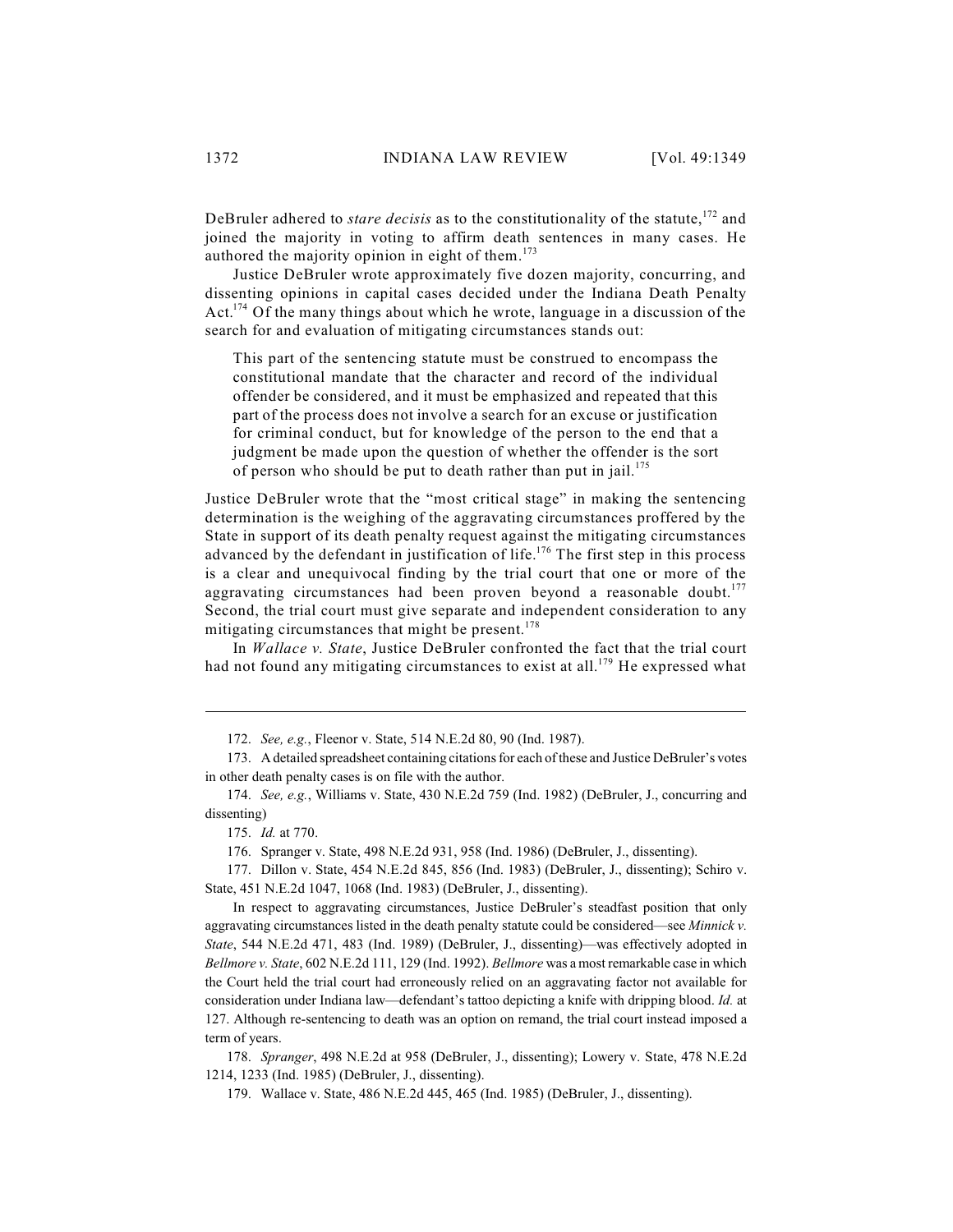he called "a nagging doubt . . . that the mitigating circumstances search required by the death statute is either being misunderstood, misapplied, or not reflected in sentencing court findings."<sup>180</sup> He emphasized the importance of trial judges and lawyers understanding "that a finding of the existence of a mitigating circumstance does not preclude a positive death decision." 181

Once the aggravating and mitigating circumstances have been determined, the process moves to the "most critical" step: the weighing of mitigating circumstances and aggravating circumstances."<sup>182</sup> Justice DeBruler expected the trial court to

assign a value to all mitigating circumstances which exist, and then he must place the weighted mitigating circumstances, if any, on the mitigating side of the scale. Next, he must assign a value to the aggravating circumstance or circumstances, and then he must place the weighted aggravating circumstance or circumstances on the aggravating side of the scale. Only if the mitigating side of the scale is outweighed by the aggravating side of the scale can a death sentence be imposed.<sup>183</sup>

In case after case, Justice DeBruler relentlessly insisted on a strict application of this weighing process. In some of his later opinions, he undertook to engage in an explicit weighing process himself, valuing each aggravating and mitigating circumstance and then weighing them. 184

My own time on the Court overlapped with Justice DeBruler's but briefly. Yet during that time, I was privileged to participate in oral arguments on capital cases in which Justice DeBruler engaged Deputy Attorney General Arthur Thaddeus Perry, the two of them together identifying the issues and testing them with remarkable acumen and insight. These were intellectual inquiries of the highest order, seminars really, and from them Indiana developed a capital jurisprudence that made prosecutors far more selective over time in seeking the death penalty.

#### VII. LIFE IMPRISONMENT WITHOUT PAROLE

A second reason prosecutors became more selective over time in seeking the death penalty was the availability, beginning in 1993, of a sentence of Life Imprisonment Without Parole as an alternative to capital punishment.

When the backlog of death sentences that sat in the pipeline in 1993 were imposed, neither the Death Penalty Act in particular nor Indiana sentencing law in general allowed an option of life imprisonment without parole. The only alternative to a sentence of death was a sentence to a term of years. For a single murder standing alone, the maximum term was sixty years.<sup>185</sup> My very clear sense

<sup>180.</sup> *Id.*

<sup>181.</sup> *Id.*

<sup>182.</sup> *Spranger*, 498 N.E.2d at 958 (DeBruler, J., dissenting).

<sup>183.</sup> *Id.*

<sup>184.</sup> I emulated this practice in my own opinions in death penalty cases.

<sup>185.</sup> IND.CODE § 35-50-2-3 (1993). A (much) lengthier term could be available if there were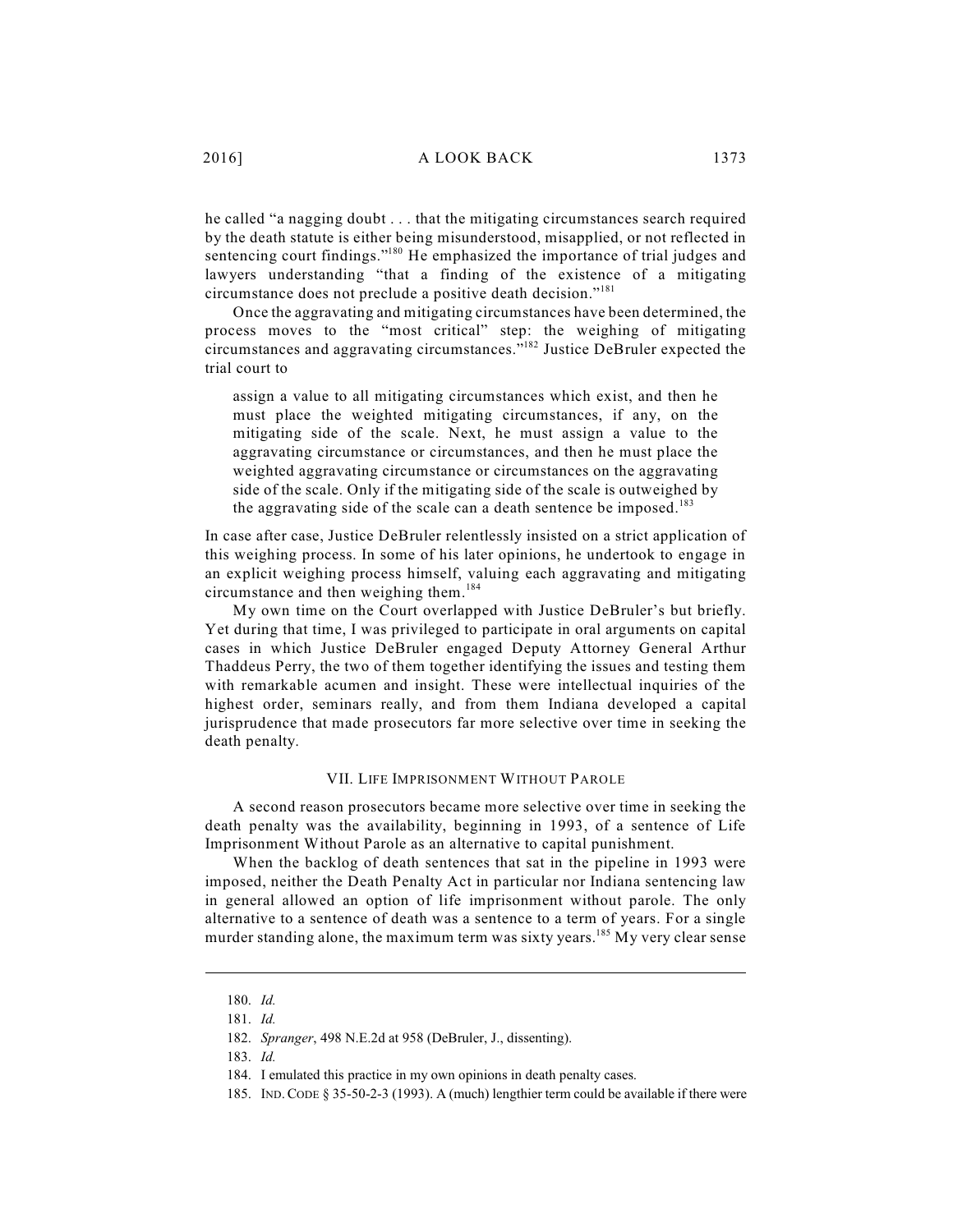was there were a range of murders for which death was perhaps too much, but sixty years was clearly insufficient. When faced with this choice, prosecutors often sought death.

In 1993, the Indiana General Assembly amended the Death Penalty Act to permit a jury to recommend a sentence of life in prison without parole as an alternative in cases where the State seeks death.<sup>186</sup> However, the statute as amended did not permit the State to seek a sentence of life imprisonment without parole unless it was also seeking a death sentence in the alternative.<sup>187</sup> One year later, though, the Indiana General Assembly again amended the Death Penalty Act, this time authorizing the State to seek life imprisonment without parole, even when not charging the death penalty.<sup>188</sup>

From this point forward, prosecutors were free to negotiate sentences of life imprisonment without parole as alternatives to seeking the death penalty. In my view, this change in the law was foremost among the four reasons Indiana saw such a precipitous decline in death penalty litigation during my tenure.

#### VIII. INDIANA CRIMINAL RULE 24

A third reason prosecutors became far more selective over time in seeking the death penalty was the operation of Indiana Criminal Rule 24, adopted by the Court in response to concerns expressed in Indiana and throughout this country over inadequate legal representation for defendants charged with capital crimes.<sup>189</sup>

In this respect, the Court benefitted from the felicitous coincidence of having close at hand one of the nation's leading experts on criminal defense, Norman Lefstein, Professor of Law and Dean Emeritus at the Indiana University Robert H. McKinney School of Law.<sup>190</sup> With the assistance of Dean Lefstein and others with expertise in criminal justice administration, the Court promulgated Criminal Rule 24. 191

189. *See* IND. CRIM. R. 24.

190. Dean Lefstein's professional activities have included serving as Chairman of the American Bar Association Section of Criminal Justice and as Reporter for the Second Edition of the *ABA Criminal Justice Standards Relating to the Prosecution Function and The Defense Function, Providing Defenses Services, and Pleas of Guilty*. Professor Lefstein assisted in drafting the ABA's *Ten Principles of a Public Defense Delivery System*, which are the most widely recognized set of standards for public defense systems. He also has served as Chairman of the ABA Committee on Criminal Justice Standards.

191. *Id.* The principal provisions of the Rule discussed in the text were adopted by the Court on January 22, 1993, which became effective on February 1, 1993. The Rule has been amended several times since 1993. *See* Norman Lefstein, *Reform of Defense Representation in Capital Cases: The Indiana Experience and Its Implications for the Nation*, 29 IND. L. REV. 495 (1996).

multiple offenses committed in addition to the murder or the defendant qualified as a "habitual offender."

<sup>186.</sup> *Id.* § 30-50-2-9(e).

<sup>187.</sup> *See* Susan Burke & Donald S. Murphy, *Criminal Law and Procedure*, 27 IND. L. REV. 959, 964-65 (1994).

<sup>188.</sup> IND. CODE § 30-50-2-9(e) (2016).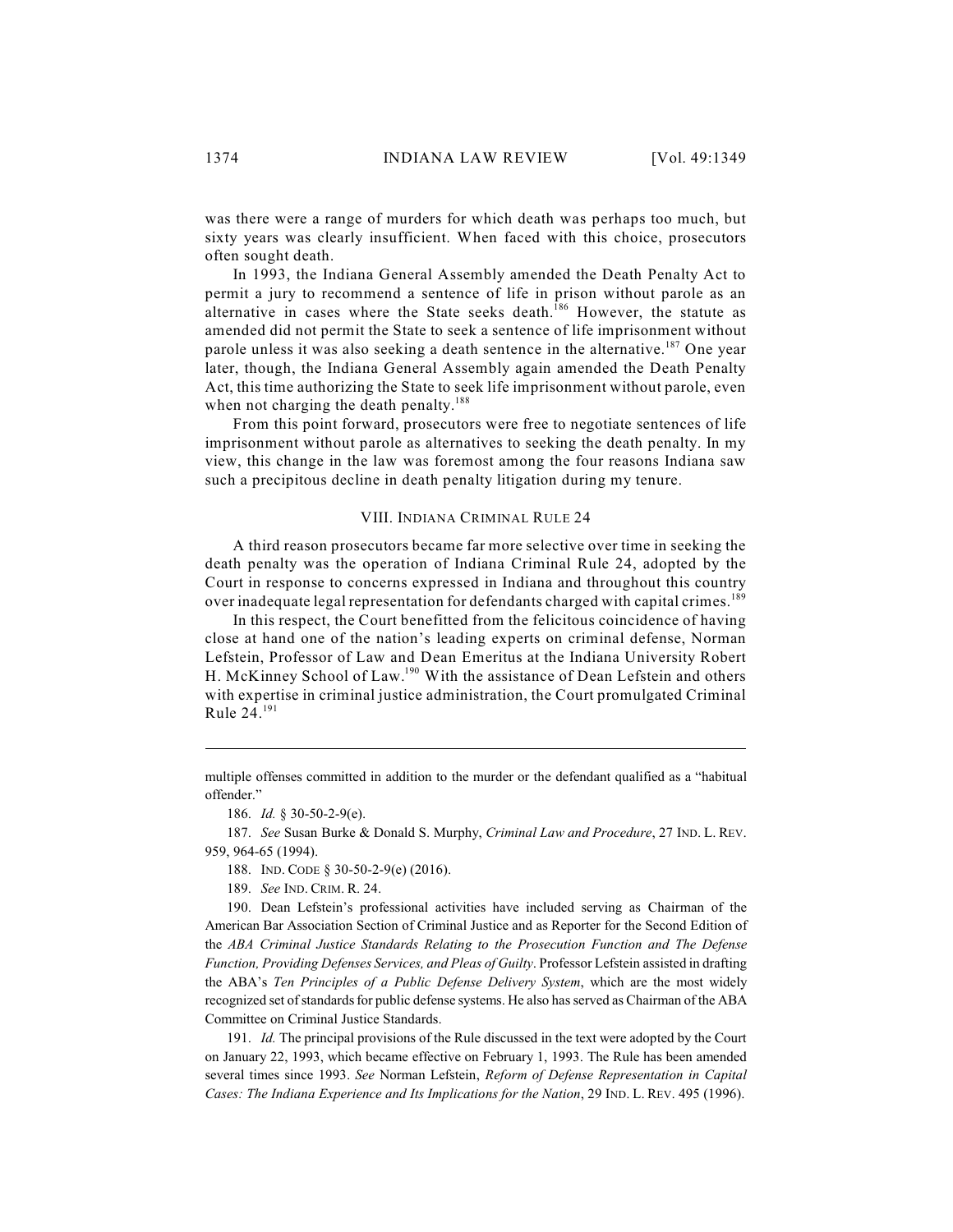Criminal Rule 24 requires qualified defense lawyers in all capital cases.<sup>192</sup> Appointed counsel was paid at a rate of \$109 per hour at the time I left the court, subject to periodic adjustments for inflation.<sup>193</sup> Salaried counsel in county public defender agencies are paid at the same rate as the prosecuting attorneys in the capital case. 194

Criminal Rule 24 requires that, upon an adequate showing of reasonableness and necessity, lawyers in capital cases must be provided with adequate funds for investigative, expert, and other services necessary to prepare and present an adequate defense at every stage of the proceeding, including the sentencing phase, including reimbursement for reasonable and necessary incidental expenses. 195 Similar requirements obtain as to appellate counsel.<sup>196</sup>

The cost of the system is divided equally between the state budget and the county budget.<sup>197</sup> Since the 1993 effective date of the Rule, more than \$12.1

192. IND. CRIM. R. 24(B). The presiding judge in a capital case must name two qualified attorneys to represent an individual in a trial proceeding where a death sentence is sought. *Id.* One of the lawyers is designated as lead counsel. IND. CRIM. R.  $24(B)(1)$ . To be eligible to serve as lead counsel, an attorney must be an experienced and active trial practitioner with at least five years of criminal litigation experience; have prior experience as lead or co-counsel in no fewer than five felony jury trials tried to completion; have prior experience as lead or co-counsel in at least one case in which the death penalty was sought; and have completed within two years prior to appointment at least twelve hours of training in the defense of capital cases in a course approved by the Indiana Public Defender Commission. *Id.* 

The other attorney is designated as co-counsel and must be an experienced and active trial practitioner with at least three years of criminal litigation experience; have prior experience as lead or co-counsel in no fewer than three felony jury trials; and have completed within two years prior to appointment the same twelve hours of training in the defense of capital cases as lead counsel. IND. CRIM. R. 24(B)(2).

As to workload and compensation, the Rule provides slightly different requirements, depending upon whether counsel is appointed or is a salaried lawyer employed by a county public defender agency. IND. CRIM. R. 24(B)(3). The workload of appointed counsel is limited to twenty open felony cases while the capital case is pending in the trial court. IND. CRIM. R.  $24(B)(3)(c)(I)$ . No new cases can be assigned to the lawyer within thirty days of the trial setting in the capital case and none of the lawyer's cases can be set for trial within fifteen days of the trial setting in the capital case. IND. CRIM. R. 24(B)(3)(c)(ii). The workload of all salaried counsel in county public defender agencies is already limited by a formula promulgated by the Indiana Public Defender Commission; Criminal Rule 24 specifies a capital case is treated as forty felonies under the formula. IND. CRIM. R. 24(B)(3)(d).

193. IND. CRIM. R. 24(C)(1). The current rate is \$117 per hour. *Indiana Compensation Rate for Capital Defense Counsel*, IN.GOV, http://www.in.gov/ipdc/public/dp\_links/INDIANA% 20COMPENSATION% 20RATE%20FOR%20CAPITAL%20DEFENSE%20COUNSEL.pdf [https://perma.cc/8E3S-FPCB] (last visited May 17, 2016).

194. *Id.* 195. *Id.*

<sup>196.</sup> IND. CRIM. R. 24(K)(4).

<sup>197.</sup> IND. CODE § 33-40-6-5(a)(1).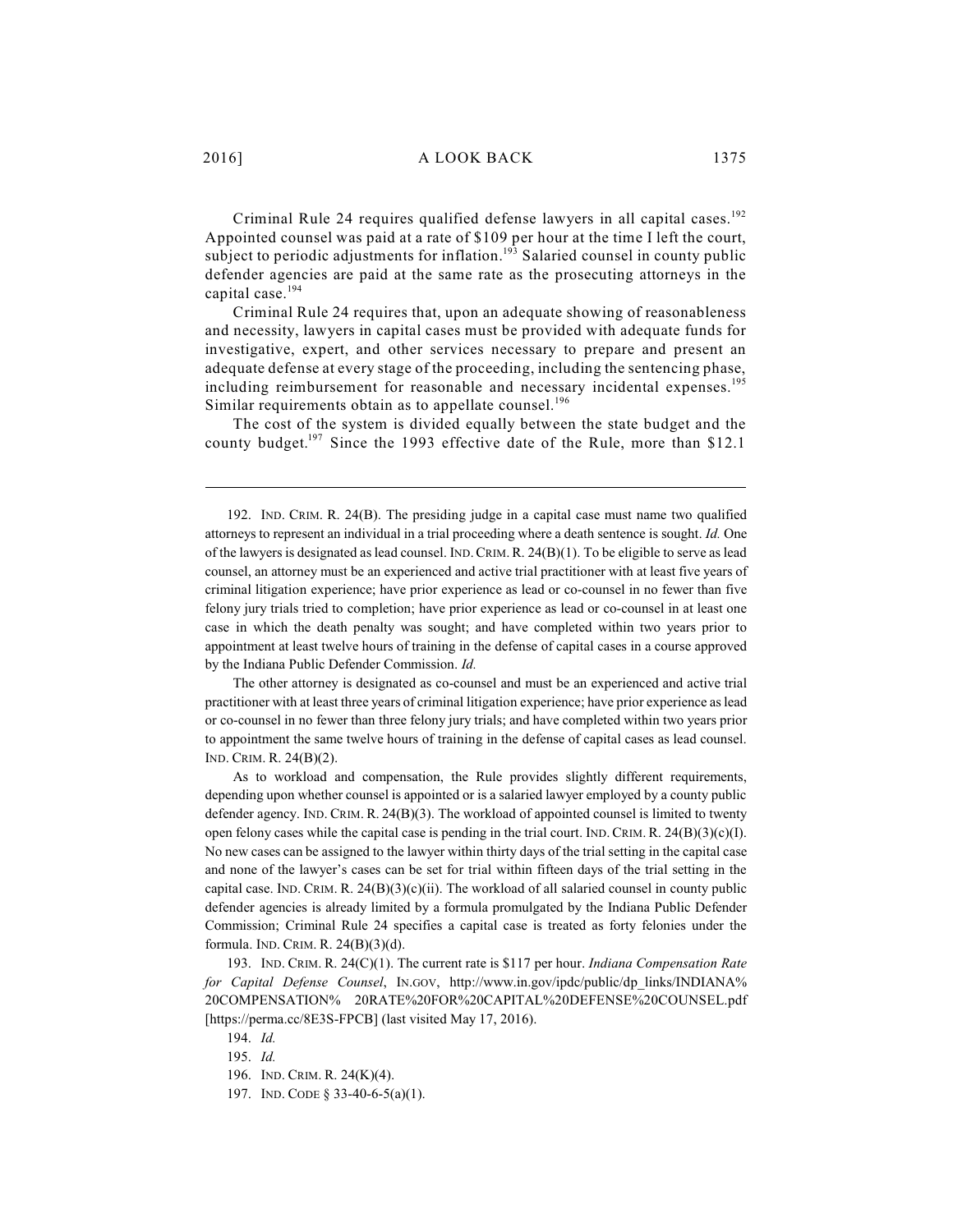million in state funds have been expended. 198

I believe that the requirements of Criminal Rule 24 provide particular integrity and fairness to Indiana's capital sentencing regime.<sup>199</sup> Whether that is so, the rule influenced prosecutors to become more selective more selective over time in seeking the death penalty for two reasons. First, because of the fifty-fifty cost sharing provision, a prosecutor's decision to pursue a death sentence added significant expense to the county budget. Second, because capital defendants are provided very thorough, high quality, and effective representation, the effort required to secure a death sentence in any particular case was increased.

#### IX. THE IMPACT OF SUBSEQUENT U.S. SUPREME COURT DECISIONS

After the Supreme Court upheld the constitutionality of "guided discretion" death penalty statutes in *Gregg*, its Eighth Amendment "evolving standards of decency" review of capital sentences continued. The impact of a number of these decisions (and counterpart developments in Indiana law) provided a fourth reason prosecutors became more selective over time in seeking the death penalty.

In two noteworthy areas, developments in Indiana law preceded Supreme Court pronouncements: prohibiting executing persons with mental retardation and persons under the age of 18 when their crimes were committed.

In 2002, the Supreme Court held the Constitution prohibits executing persons with mental retardation in *Atkins v. Virginia.*<sup>200</sup> This followed by eight years the Indiana General Assembly's 1994 prohibition on the execution of persons with mental retardation.<sup>201</sup> In fact, the Supreme Court's opinion in *Atkins* specifically cited Indiana's 1994 statute in furtherance of its holding. 202

Similarly, the Supreme Court's 2005 decision in *Roper v. Simmons*, 203 holding it to be unconstitutional to impose the death penalty on offenders who were under the age of eighteen when their crimes were committed, post-dated the Indiana General Assembly's determination in 1987 that offenders under the age of eighteen when their crimes were committed would not be death-eligible in Indiana.<sup>204</sup> The Supreme Court's opinion in *Simmons* references the Indiana

<sup>198.</sup> IND. PUB. DEF. COMM'N, ANNUALREPORT 13 (2014-2015), *available at* http://www.in. gov/judiciary/pdc/files/pdc-ann-rpt-14-15.pdf [https://perma.cc/PCG6-GWFD].

<sup>199.</sup> Although acknowledging positive aspects of Criminal Rule 24's requirements, a comprehensive study published in February, 2007, was nevertheless highly critical of Indiana's death penalty system. AMERICAN BAR ASSOCIATION, EVALUATING FAIRNESS AND ACCURACY IN STATE DEATH PENALTY SYSTEMS: THE INDIANA DEATH PENALTY ASSESSMENT REPORT (2007). This study was headed by Professor Joel M. Schumm.

<sup>200.</sup> 536 U.S. 304 (2002).

<sup>201.</sup> IND. CODE § 35-50-2-9; *id.* §§ 35-36-9-1 to -7

<sup>202.</sup> *Atkins*, 536 U.S. at 314.

<sup>203.</sup> 543 U.S. 551 (2005).

<sup>204.</sup> IND. CODE § 35-50-2-3(b). This enactment dates back to 1987 when international publicity surrounded a death sentence imposed upon a young Indiana woman named Paula Cooper who committed a grisly murder when she was fifteen-years-old. Cooper v. State, 540 N.E.2d 1216 (Ind. 1989).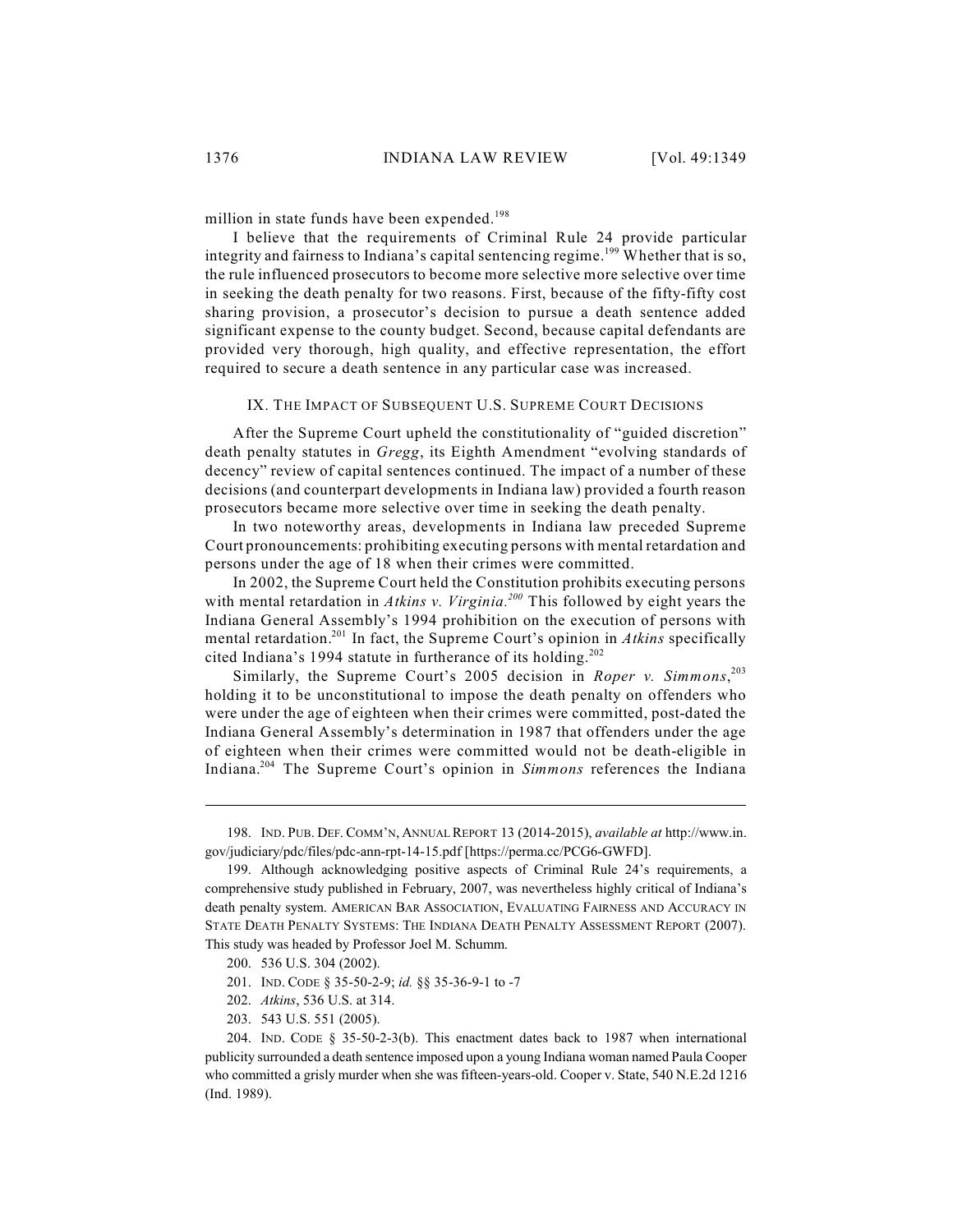#### statute. 205

On the other hand, the Supreme Court's 2007 decision, *Panetti v.* Quarterman,<sup>206</sup> proved challenging for Indiana. In a much earlier decision, *Ford v. Wainwright*, $207$  the Supreme Court had ruled it unconstitutional to execute "insane prisoners." By 2007, "insanity" in this context had become understood to mean "incompetence." Scott Panetti claimed he was mentally ill, his mental illness rendered him "incompetent," and, under *Ford*, his execution would be unconstitutional.<sup>208</sup> The Supreme Court responded by holding that the lower courts had imposed too restrictive a standard in evaluating Panetti's claim that he could not be executed because he was incompetent.<sup>209</sup> Though reversing, the Supreme Court said that it did "not attempt to set down a rule governing all competency determinations."<sup>210</sup>

After *Panetti*, the Indiana Supreme Court was presented with several similar claims: individuals who contended they were mentally ill and that their mental illness rendered them constitutionally incompetent to be executed. Without a constitutional rule governing competency determinations, these cases were extremely difficult.<sup>211</sup>

Also impacting Indiana was *Ring v. Arizona*,<sup>212</sup> decided by the Supreme Court in 2002. The question in *Ring* was whether the requirements of *Apprendi v. New Jersey*<sup>213</sup> that a jury determination was required of facts that had the effect of increasing punishments applied to aggravating circumstances in the death penalty context. This was important in Indiana because the Death Penalty Act gave a trial court judge the authority to impose a sentence of death even where a jury recommended against it. When faced with this issue prior to *Ring* being decided, the Court concluded *Apprendi* did not apply in the death penalty context.<sup>214</sup> Ring

205. *Simmons*, 543 U.S. at 579.

- 207. 477 U.S. 399 (1986).
- 208. *Panetti*, 551 U.S. at 935.
- 209. *Id.* at 956-57.
- 210. *Id.* at 960-61.

211. *See* Overstreet v. State, 877 N.E.2d 144, 172 (Ind. 2007); *id.* at 178 (Boehm, J., concurring); Timberlake v. State, 859 N.E.2d 1209, 1209 (Ind. 2007). Following my departure from the Court, Michael Dean Overstreet renewed his contention that he was incompetent to be executed. The Supreme Court granted his successive petition for post-conviction relief. Overstreet v. State, 993 N.E.2d 179, 181 (Ind. 2013). Post-conviction relief was granted by the trial court and the State did not appeal the trial court's determination. Press Release, Ind. Attorney Gen., State Will Not Appeal Ruling in Competency to Be Executed Case (Dec. 9, 2014), *available at* http://www.in.gov/archivecalendar/EventList.aspx?fromdate=1/1/2014&todate=12/31/2014&di splay=Month&type=public&eventidn=198115&view=EventDetails&information\_id=208656 [https://perma.cc/35S8-W5GJ].

212. 536 U.S. 584 (2002).

213. 530 U.S. 466 (2000); *see supra* text following note 8.

214. Saylor v. State, 765 N.E.2d 535 (Ind. 2002). I dissented in *Saylor,* believing *Apprendi* rendered the statute unconstitutional.

<sup>206.</sup> 551 U.S. 930 (2007).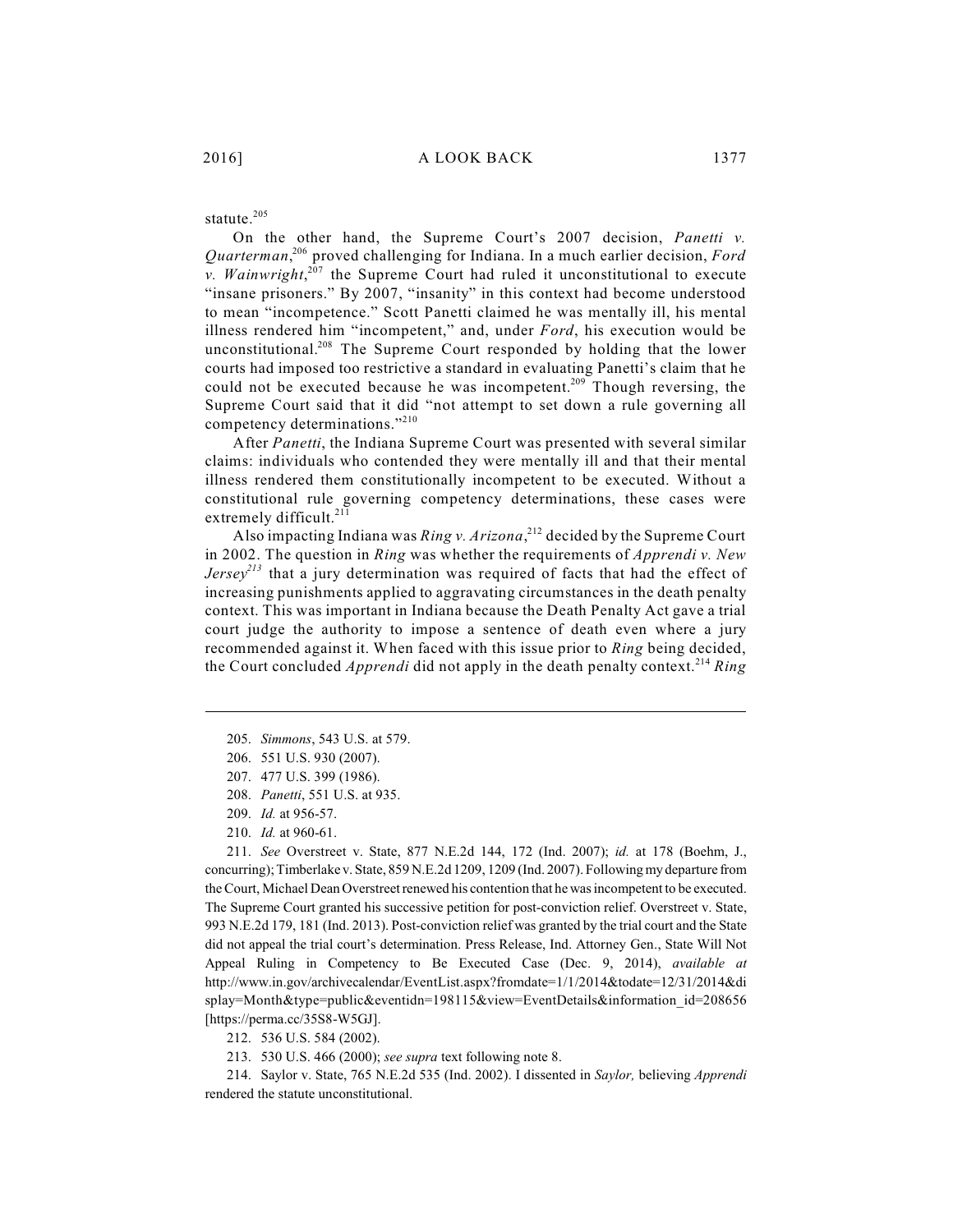concluded the opposite with the result that several Indiana death sentences were set aside.<sup>215</sup> However, at almost the same time *Ring* was being decided, the Indiana General Assembly amended the Death Penalty Act to the same effect.<sup>216</sup> *Ring* will be revisited in the conclusion to this Article. 217

With few exceptions, the only viable claim available to petitioners on PCR is that they were deprived of their constitutional rights because they were the victims of ineffective assistance of counsel ("IAC"). When I came to the Court in 1993, two 1984 Supreme Court cases were regularly cited by petitioners as authority for their IAC claims: *Strickland v. Washington*<sup>218</sup> and *United States v. Cronic*.<sup>219</sup> Now it is certainly true *Strickland* and *Cronic* set forth IAC standards. But neither are death penalty cases and in neither case did the petitioner actually receive relief.<sup>220</sup> In fact, at the time I started voting on death penalty cases, the Supreme Court had never found an instance of IAC in a death penalty case!

That changed with *Williams v. Taylor*<sup>221</sup> in 2000 where the Supreme Court concluded Terry Williams had been denied his Sixth Amendment right to the effective assistance of counsel when his trial lawyers failed to investigate and present substantial mitigating evidence to the sentencing jury. And by the time I left the Court, the Supreme Court had reversed death sentences in three more cases on grounds of IAC: *Wiggins v. Smith*,<sup>222</sup> *Rompilla v. Beard*,<sup>223</sup> and *Porter* v.  $McCollum.<sup>224</sup> Like Williams, each involved a claim that the trial lawyers failed$ in their obligation to investigate and present mitigating evidence.

When I started on the Court, it was open to question as to just how seriously the Supreme Court took *Strickland* in the death penalty context; my last decade demonstrated *Strickland* will be enforced, at least in respect to the investigation and presentation of mitigating evidence in the sentencing phase.

The impact of *Atkins*, *Simmons*, *Panetti*, and *Ring*—and counterpart developments in Indiana law—along with enforcement of *Strickland* in the death penalty context also contributed to prosecutors becoming more selective over time in seeking the death penalty.

218. 466 U.S. 668 (1984).

<sup>215.</sup> *See* Saylor v. State, 808 N.E.2d 646 (Ind. 2004); Ben-Yisrayl v. State, No. 45S00-0407- SD-00294 (Ind. Aug. 6, 2004) (Order Authorizing Filling Successive Petition for PCR; PCR granted and death penalty vacated by the trial court on September 10, 2004); Minnick v. State, No. 47S00-0407-SD-00333 (Ind. July 28, 2004) (Order Authorizing Filling Successive Pet. for PCR; PCR granted and death penalty vacated by the trial court on December 1, 2004).

<sup>216.</sup> IND. CODE § 35-502-9(e) (2016).

<sup>217.</sup> *See infra* text accompanying note 235.

<sup>219.</sup> 466 U.S. 648 (1984).

<sup>220.</sup> *See Strickland*, 466 U.S. at 701; *Cronic*, 466 U.S. at 666-67.

<sup>221.</sup> 529 U.S. 362 (2000).

<sup>222.</sup> 539 U.S. 510 (2003).

<sup>223.</sup> 545 U.S. 374 (2005).

<sup>224.</sup> 558 U.S. 30 (2009).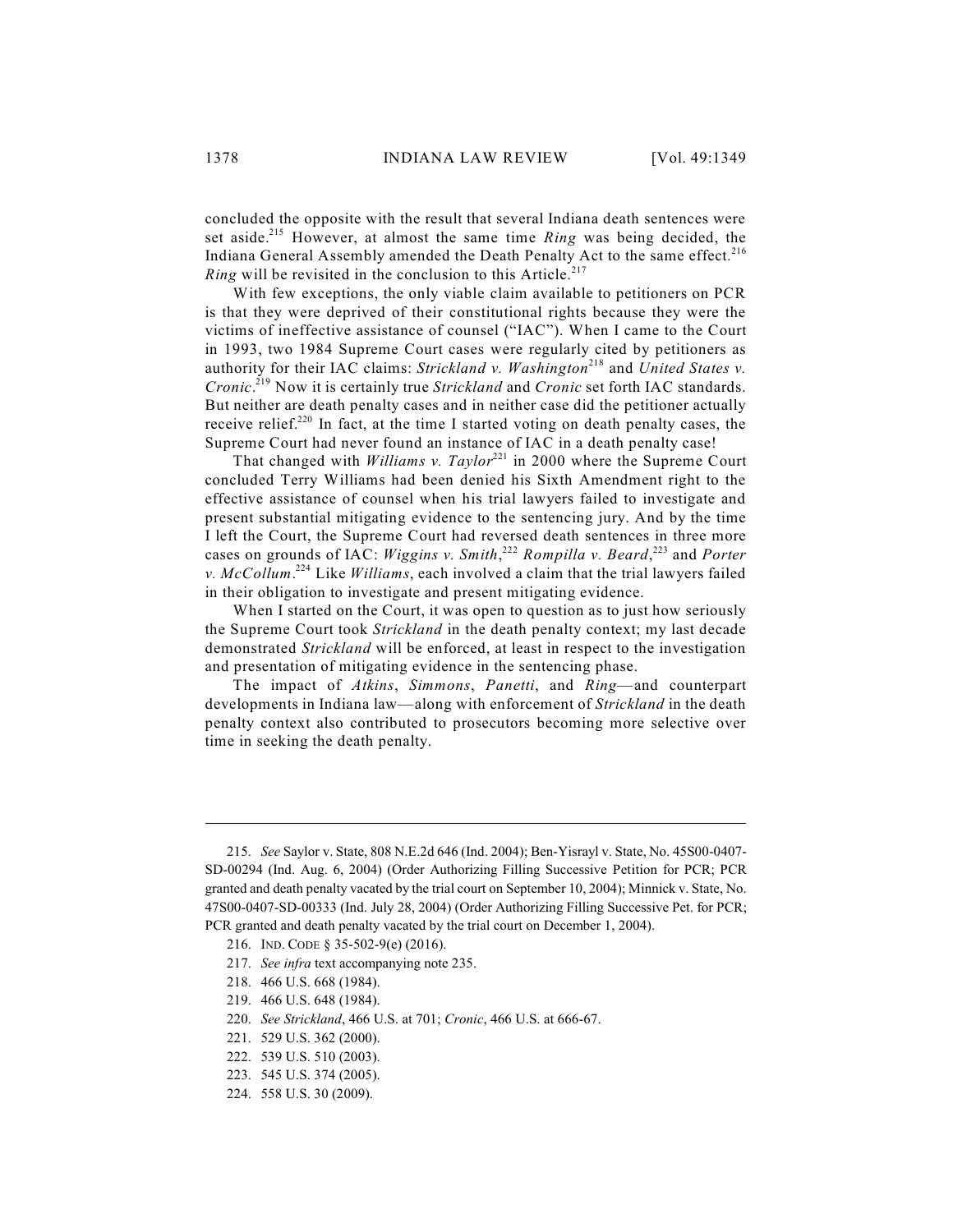#### X. CONCLUSION: THE THOMAS SCHIRO LITIGATION

Rather than conclude with a summary of the principal points made above, I end with a story in which this Article's three principal themes—the jury's role in sentencing, appellate review of criminal sentences, and capital sentences (as well as Justice DeBruler's influence)—coalesce: the dramatic Thomas N. Schiro death penalty litigation.

The *Schiro* case is the most extensively litigated death penalty case in Indiana Supreme Court history—and the death penalty case on which the Court was most closely divided. In appeals in each of 1983, 1985, and 1989, Schiro's case came before the Court and, although his death sentence was affirmed each time, never were there more than three justices in the majority. And, with changing membership on the Court, three different justices had, at different times, voted to vacate the death sentence.<sup>225</sup> The case is also the only modern Indiana death penalty case on which the Supreme Court has written.<sup>226</sup>

What closely divided the justices who had reviewed Schiro's case were not the facts; his crime made all who studied it recoil in horror. Rather, several important aspects of the case raised concern, the most important of which was the jury had unanimously recommended Schiro *not* be put to death. In dissent in all three appeals, Justice DeBruler argued the jury's recommendation should be followed.<sup>227</sup>

On the last day of Justice DeBruler's near twenty-eight years on the Court, he handed down his final majority opinion in the case of *Schiro v. State*. This 228 time, his analysis prevailed.<sup>229</sup> He pointed out after Schiro's 1989 appeal, the Court adopted "a form of closer appellate scrutiny for cases . . . wherein the jury recommends against death" and Schiro specifically requested such scrutiny in his original appeal.<sup>230</sup> Although "the jury fully appreciated the details of Schiro's crime," it "unanimously recommended that the death penalty not be imposed."<sup>231</sup>

<sup>225.</sup> Schiro v. State, 533 N.E.2d 1201, 1208 (Ind.) (Justices DeBruler and Dickson voted to vacate the sentence), *cert. denied*, 493 U.S. 910 (1989) (Justice Stevens, Brennan, and Marshall all dissented); Schiro v. State, 479 N.E.2d 556, 562 (Ind. 1985) (DeBruler, J., dissenting), *cert. denied*, 475 U.S. 1036 (1986) (Marshall, J., dissenting); Schiro v. State, 451 N.E.2d 1047 (Ind.) (Justices DeBruler and Prentice voted to vacate the sentence), *cert. denied*, 464 U.S. 1003 (1983) (Justices Brennan and Marshall dissented).

<sup>226.</sup> Schiro v. Farley, 510 U.S. 222 (1994). The Supreme Court denied Schiro relief by a vote of 7-2. Justices Blackmun and Stevens each wrote dissents, both of which quoted from Justice DeBruler's dissents in earlier cases. *See id.* at 237 (Blackmun, J., dissenting) (quoting *Schiro*, 451 N.E.2d at 1065 (DeBruler, J., dissenting)); *id.* at 239, 242 (Stevens, J., dissenting) (quoting *Schiro*, 533 N.E.2d at 1209 (DeBruler, J., dissenting)).

<sup>227.</sup> *Schiro*, 533 N.E.2d at 1208 (DeBruler, J., dissenting); *Schiro*, 479 N.E.2d at 562 (DeBruler, J., dissenting); *Schiro*, 451 N.E.2d at 1064 (DeBruler, J., dissenting).

<sup>228.</sup> 669 N.E.2d 1357 (Ind. 1996). I joined Justice DeBruler's opinion, as did Justices Dickson and Selby. Chief Justice Shepard dissented.

<sup>229.</sup> *See generally id.* 

<sup>230.</sup> *Id.* at 1358.

<sup>231.</sup> *Id.* at 1359-59.